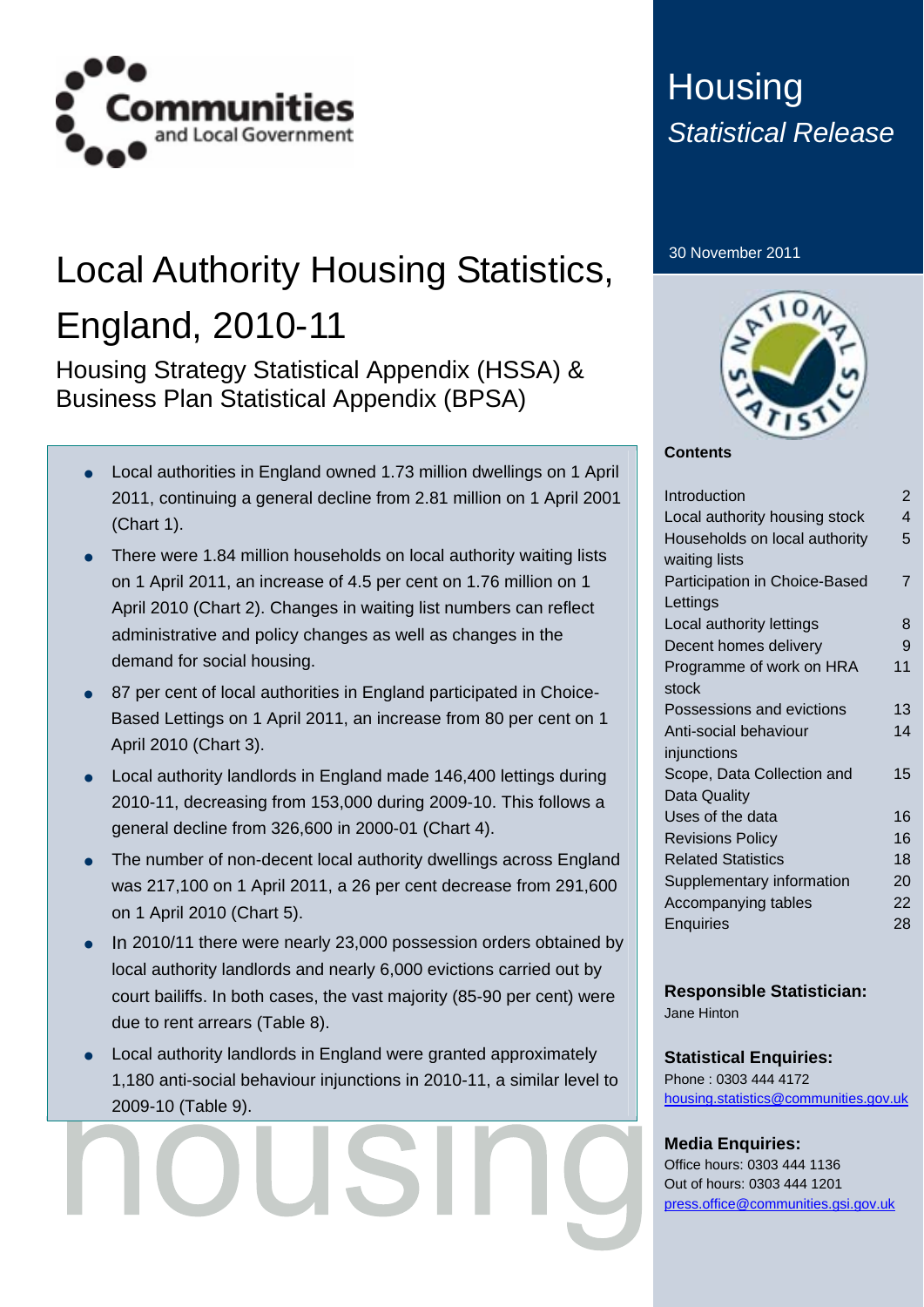### **Introduction**

This statistical release provides summary information from local authority housing data returns collected in the annual Housing Strategy Statistical Appendix (HSSA) and Business Plan Statistical Appendix (BPSA). This release presents information for the following topics areas from 2000-01 to 2010-11 for England:

- local authority housing stock;
- local authority waiting lists;
- participation in choice-based lettings;
- local authority lettings;
- decent homes delivery;
- programme of work on Housing Revenue Account stock;
- evictions and anti-social behaviour injunctions carried out by local authority landlords.

A full set of HSSA and BPSA data collected from local authorities can be found on the Department's website by following the accompanying links from the summary web page:

[http://www.communities.gov.uk/housing/housingresearch/housingstatistics/housingstatistics](http://www.communities.gov.uk/housing/housingresearch/housingstatistics/housingstatisticsby/localauthorityhousing/dataforms/) [by/localauthorityhousing/dataforms/](http://www.communities.gov.uk/housing/housingresearch/housingstatistics/housingstatisticsby/localauthorityhousing/dataforms/) 

Associated live tables which are updated with HSSA and BPSA data alongside this release can be accessed from the summary web page:

<http://www.communities.gov.uk/housing/housingresearch/housingstatistics/livetables/>

The following live tables can be found within live tables on stock:

Live table 100: Number of Dwellings by Tenure and district; England; 2008-09 – 2010-11 (Provisional)

Live table 116: Local authority stock, by district; England; from 1994

Live table 119: Stock of non-decent homes in the Social Rented Sector; England 2001- 2011

Live table 313: Number and amount of total renewal grants paid under the 1996 Act, by region; England; 1996/97- 2010-11

Live table 611: Local authority vacant dwellings, by region; England; 1989 – 2011

Chart 612: Local authority vacant dwellings, by region; England; 1989 – 2011

The following live tables can be found within live tables on rents, lettings and tenancies:

Live table 600: Rents, lettings and tenancies: numbers of households on local authorities' housing waiting lists, by district; England; from 1997

Live table 601: Local authority lettings, by region: England; from 1988-89

Updates to related Live Tables on local authority average weekly rents taken from the Housing Revenue Account subsidy claim forms (Tables 701, 702) and on Private Registered Provider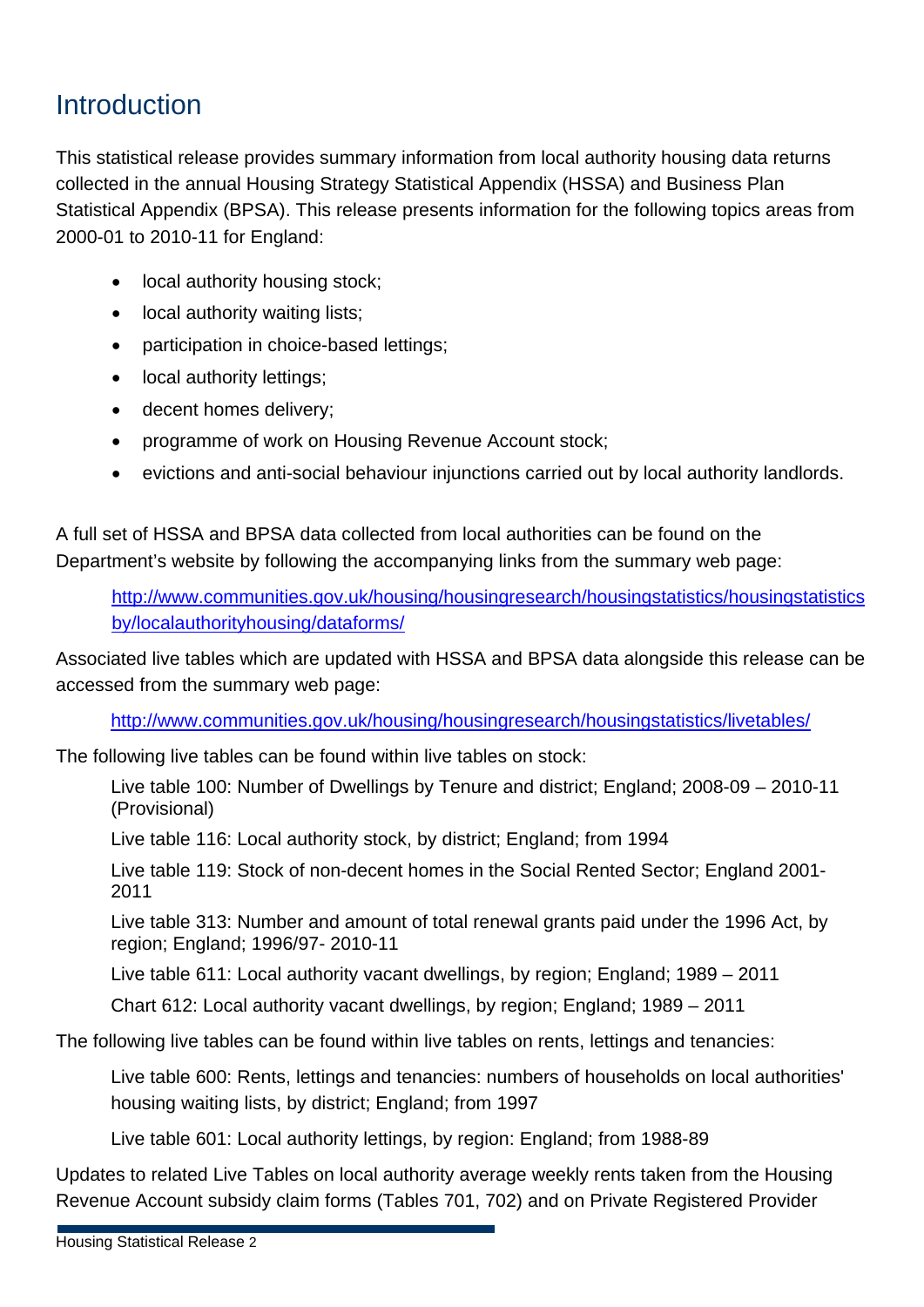average weekly rents from the Tenant Services Authority's Regulated Statistical Return (Tables 703, 704) have also been published at the same time as this Statistical Release.

**Important Note:** The focus of this statistical release is on social housing that is owned and managed by local authorities. It should be noted this is only part of the story for social housing because other registered providers such as housing associations also own and manage social housing stock. Information on data sources for private registered providers can be found in the 'Supplementary Information' section of this statistical release.

The Department is planning to publish a public consultation on a proposed rationalisation of housing data collected from local authorities. This aims to ensure data are collected centrally on only the highest priority and most relevant data items in order to reduce burden on local government whilst maintaining a national evidence base for monitoring and developing policy. It will cover the existing collections through the Housing Strategy Statistical Appendix, the Business Plan Statistical Appendix and Local Authority Housing Sales Monitoring (P1B form) along with consideration of other key data collections that have or are shortly due to cease. It will be proposed that these collections are replaced by a single annual "English Local Authority Statistics on Housing" (ELASH) data collection from April 2012. All users of these statistics are encouraged to respond and the consultation papers will be available on the Department's website at <http://www.communities.gov.uk/corporate/publications/consultations/>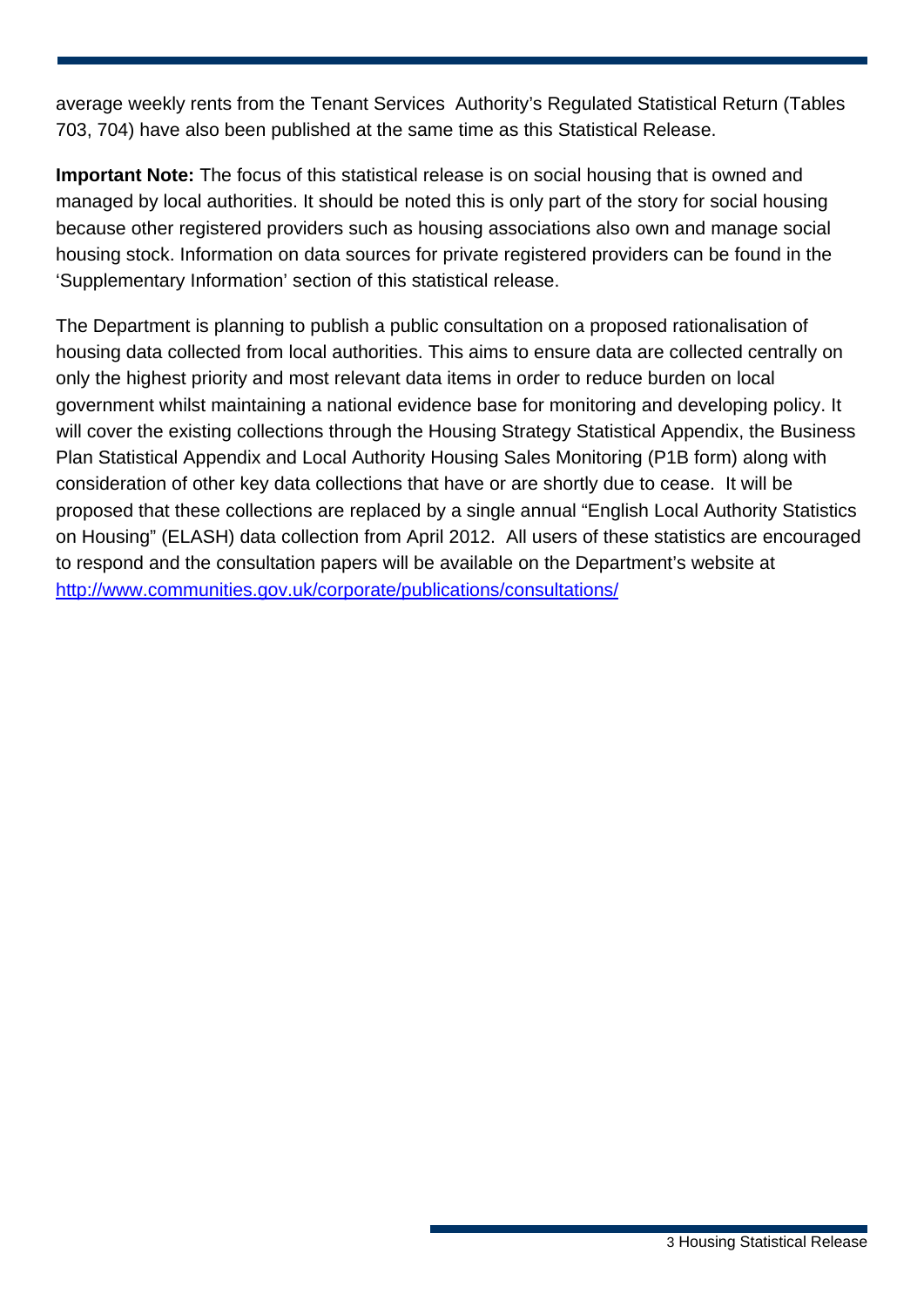### Local authority housing stock





Source: Housing Strategy Statistical Appendix (HSSA) or its predecessor, the Housing Investment Programme (HIP) Returns.

Local authorities in England owned 1.73 million dwellings on 1 April 2011, following a general decline from 2.81 million on 1 April 2001 (see Chart 1). This has been associated with Right to Buy and large-scale voluntary transfer (LSVT) of local authority stock to registered social landlords. (See the 'Supplementary Information' at the back of this release for further details).

Between 2010 and 2011, there was a decrease in local authority owned stock in all regions (see Accompanying Table 1 at the back of this release). The largest decrease was in the North West of 26 per cent, reflecting the LSVT of stock by three local authorities. The North East reported the next largest decrease of 9.3 per cent again due mainly to LSVT of stock in one authority. Other regions reported small decreases in stock of less than one per cent.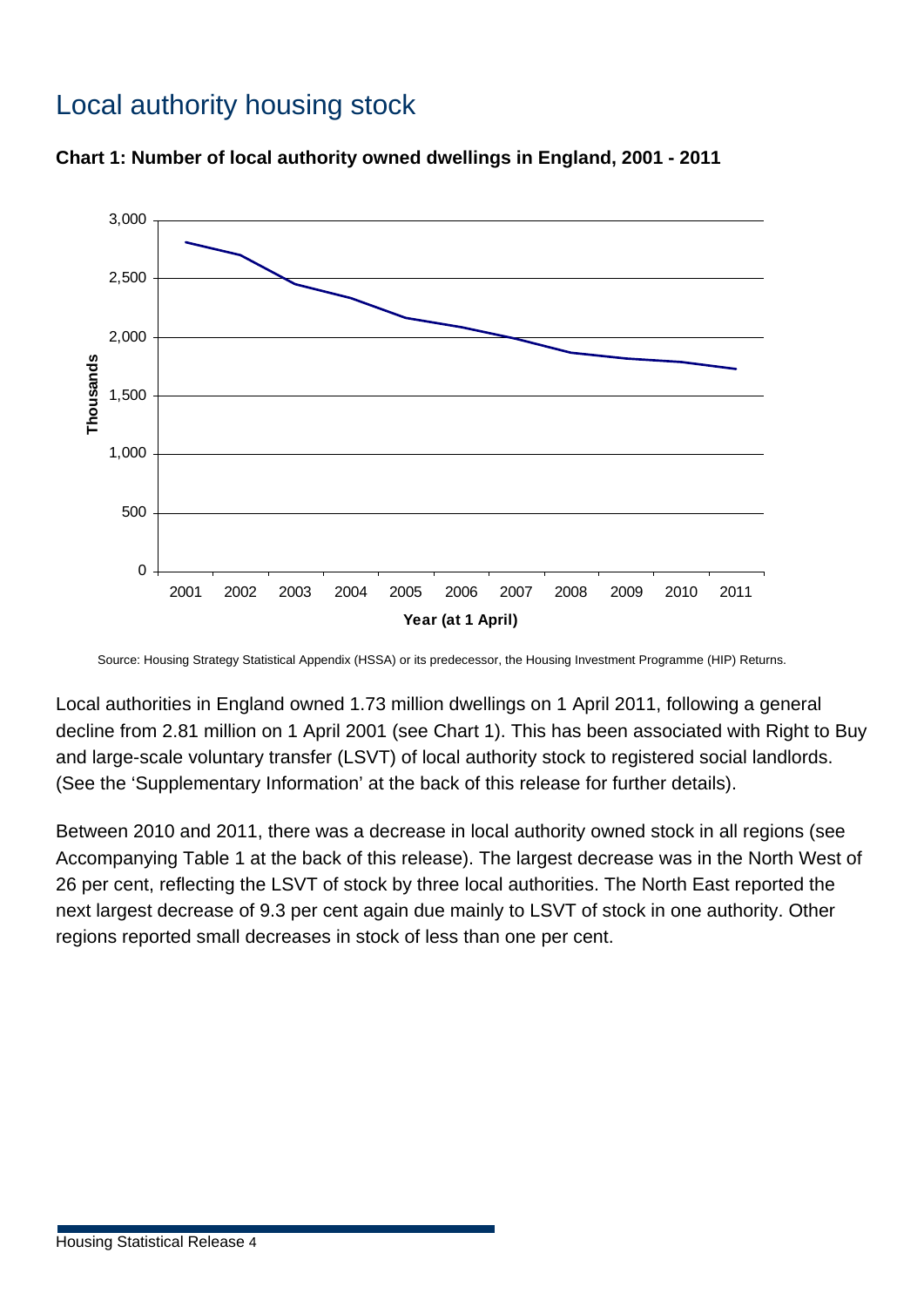### Households on local authority housing waiting lists

**Chart 2: Number of households on local authority housing waiting lists in England, 2001 - 2011** 



Source: Housing Strategy Statistical Appendix (HSSA) or its predecessor, the Housing Investment Programme (HIP) returns.

There were 1.84 million households on local authority waiting lists on 1 April 2011, an increase of 4.5 per cent over 1.76 million on 1 April 2010 (see Chart 2). Changes in the number of households registered on local authority waiting lists can reflect administrative and policy changes as well as changes in the demand for social housing. For example, the most common explanations given for increases this year are that an additional Private Registered Provider has joined the authorities Choice Based Letting scheme and the registers have been merged, or no review of the waiting list has been carried out during 2010/11 (see below).

Local authorities from time to time, conduct a review of their lists to remove the names of those who no longer want housing. This can lead to a large year-on-year reduction in the size of their list. However, the frequency with which local authorities carry out these reviews varies considerably. Consequently the total number of households on waiting lists can rise year-on-year if only a few LAs have updated their list but can decline if a lot of LAs have updated their lists. This indicates that the figure for the total number of households on waiting lists is likely to overstate the numbers of households who still require housing assistance.

The South West reported the largest increase in their waiting lists and the North West reported the largest decreases (see Accompanying Table 2) during 2010-11.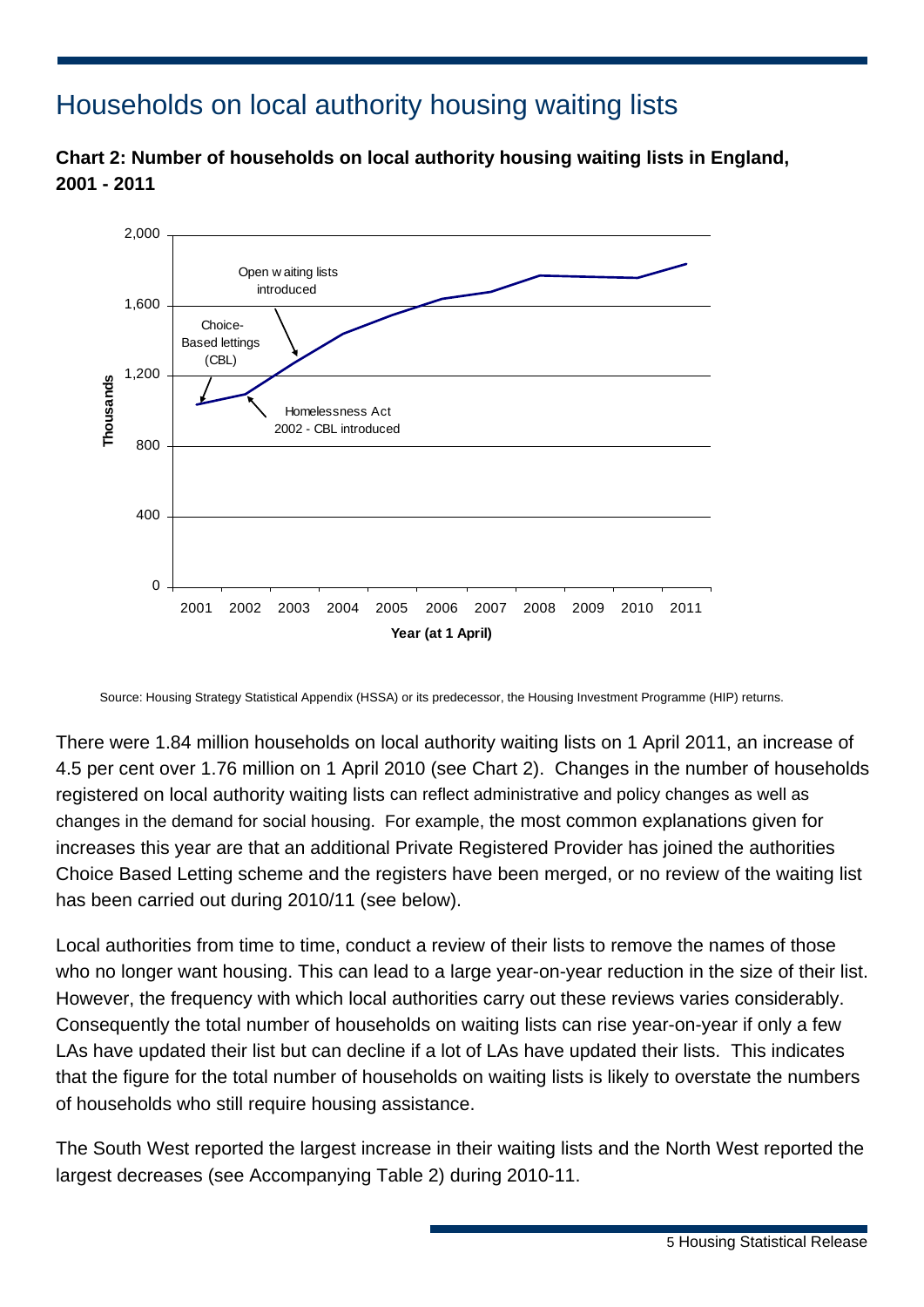From 2003 local authorities have maintained open waiting lists whereby anyone can apply to go on any local authority waiting list. The introduction of open waiting lists coincided with the rise of waiting list numbers. Waiting list figures may also be influenced by the introduction of Choice-Based Lettings schemes (see next section) which can stimulate demand for social housing through advertising and bidding systems for social housing.

The size of the waiting list is not an indicator of absolute need; it is only useful as a broad indicator of housing demand in an area. Waiting lists may not be wholly accurate and not everyone on the waiting list will necessarily be in urgent housing need. It will also include those who consider social housing as their preferred choice, or one of a number of housing options, and those who decide to get onto the waiting list ladder before they need or want to move house - particularly where the priority system is heavily based on waiting time. Where local authorities and housing associations operate a common register, households registered with the housing association will be included in the data. However, housing associations are independent bodies and can keep their own waiting lists.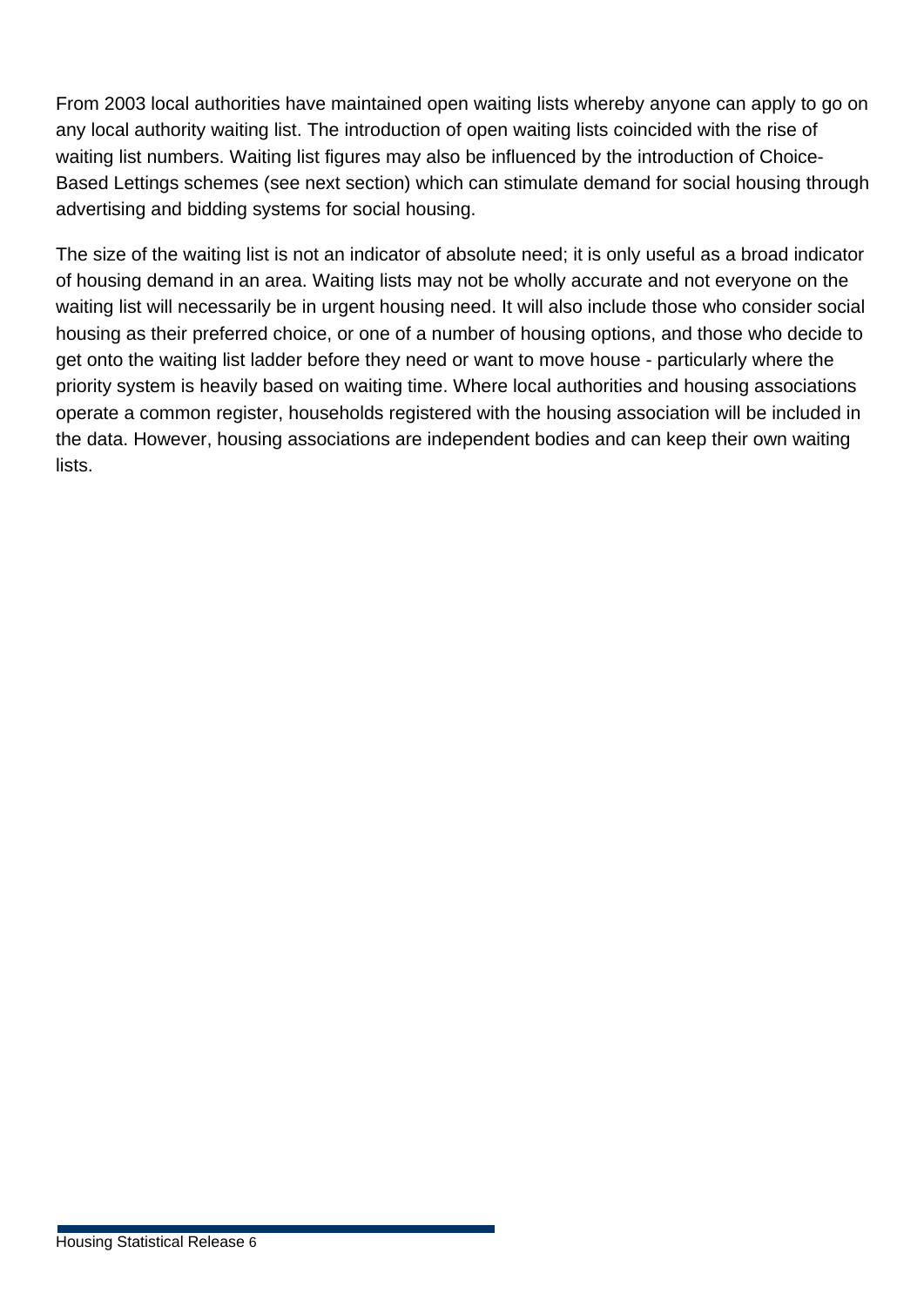### Participation in Choice Based Letting schemes

Choice Based Lettings (CBL) schemes were introduced in England through the Homelessness Act 2002. CBL replaces the traditional way of allocating housing where housing officers seek to match applicants with priority on the waiting list to available vacancies. Instead, CBL allows applicants for social housing (and existing tenants seeking a move) to apply for available vacancies which are advertised widely. Applicants can see the full range of available properties and can bid for any home to which they are matched. The successful bidder is the one with the highest priority under the scheme. (See the 'Supplementary Information' for further details).



#### **Chart 3: Participating local authorities in CBL schemes in England, 2002 - 2011**

Source: Housing Strategy Statistical Appendix (HSSA) returns.

On 1 April 2011, there were 283 of 326 local authorities participating in Choice Based Letting schemes across England. This is 87 per cent of local authorities, an increase from 80 per cent on 1 April 2010 (see Chart 3).

In the West Midlands, all local authorities are participating in CBL. Yorkshire and the Humber had the lowest proportion of participating local authorities at 67 per cent (see Accompanying Table 3).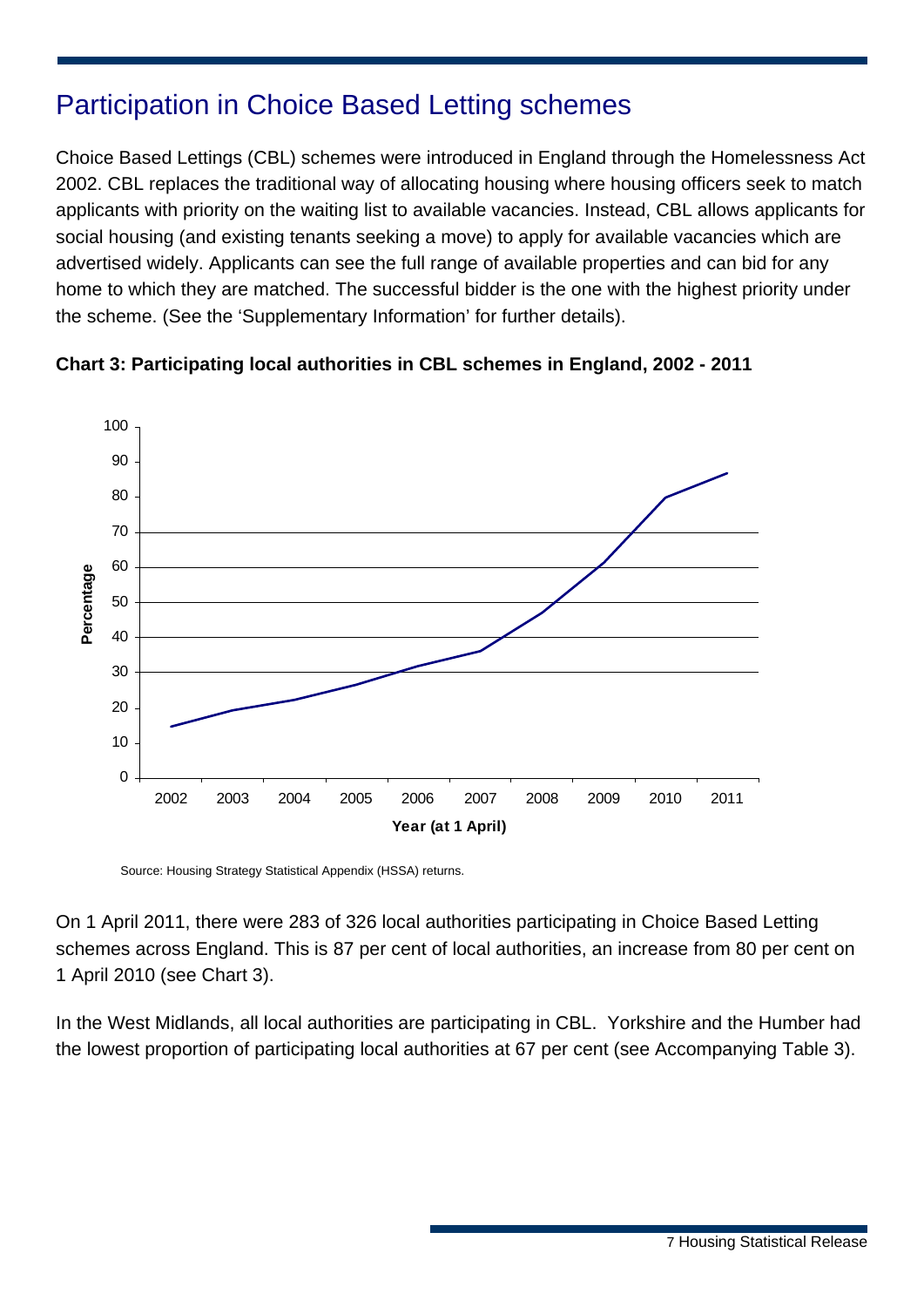### Social lettings made by local authority landlords

Chart 4: Number of local authority lettings<sup>1</sup> made to local authority-owned dwellings, 2000-**01 – 2010-11<sup>4</sup>**



Source: Housing Strategy Statistical Appendix (HSSA) or its predecessor, the Housing Investment Programme (HIP) returns. Notes:

1. The falling number of lettings is associated with local authorities transferring their stock to Private Registered Providers through large scale voluntary transfers, Right to Buy and other sales, and demolitions.

2. In the HSSA an existing let is defined as an internal transfer (i.e. a dwelling let to a tenant moving within a specific local authority's housing stock). New tenants are therefore defined as tenants new to a particular local authority (and not to local authority housing or social housing more generally).

3. Total lets includes mutual exchanges.

4. Information was collected from 2009-10 using questions which had been restructured from questions asked in previous years. As a result there may be a discontinuity between 2008-09 and 2009-10 and the increase in the number of lettings reported may not represent a true increase. Some data returns for 2009-10 were revised downwards during reporting for 2010-11.

Local authority landlords in England made 146,400 lettings in 2010-11. This was a decrease of 4.3 per cent compared with 2009-10, and follows a general decline from 326,600 in 2000-01 (see Chart 4). During the last few years local authority new lets have remained fairly stable at around 8.5 per cent of local authority owned stock (see Accompanying Table 4).

From 2009-10, the questions on lettings on the HSSA form were redesigned to improve consistency with the definitions used in CORE (Continuous Recording of Lettings – see the 'Related Statistics' section for further details). This may have led to a discontinuity in the figures compared to previous years. There were some downward revisions made to data returns for 2009-10 during the submission of 2010-11 data.

During 2010-11, 102,000 local authority lettings were made to tenants new to the local authority, 30,300 local authority lettings were made to transferring tenants and 14,100 local authority lettings were made through mutual exchange schemes (see Accompanying Table 4).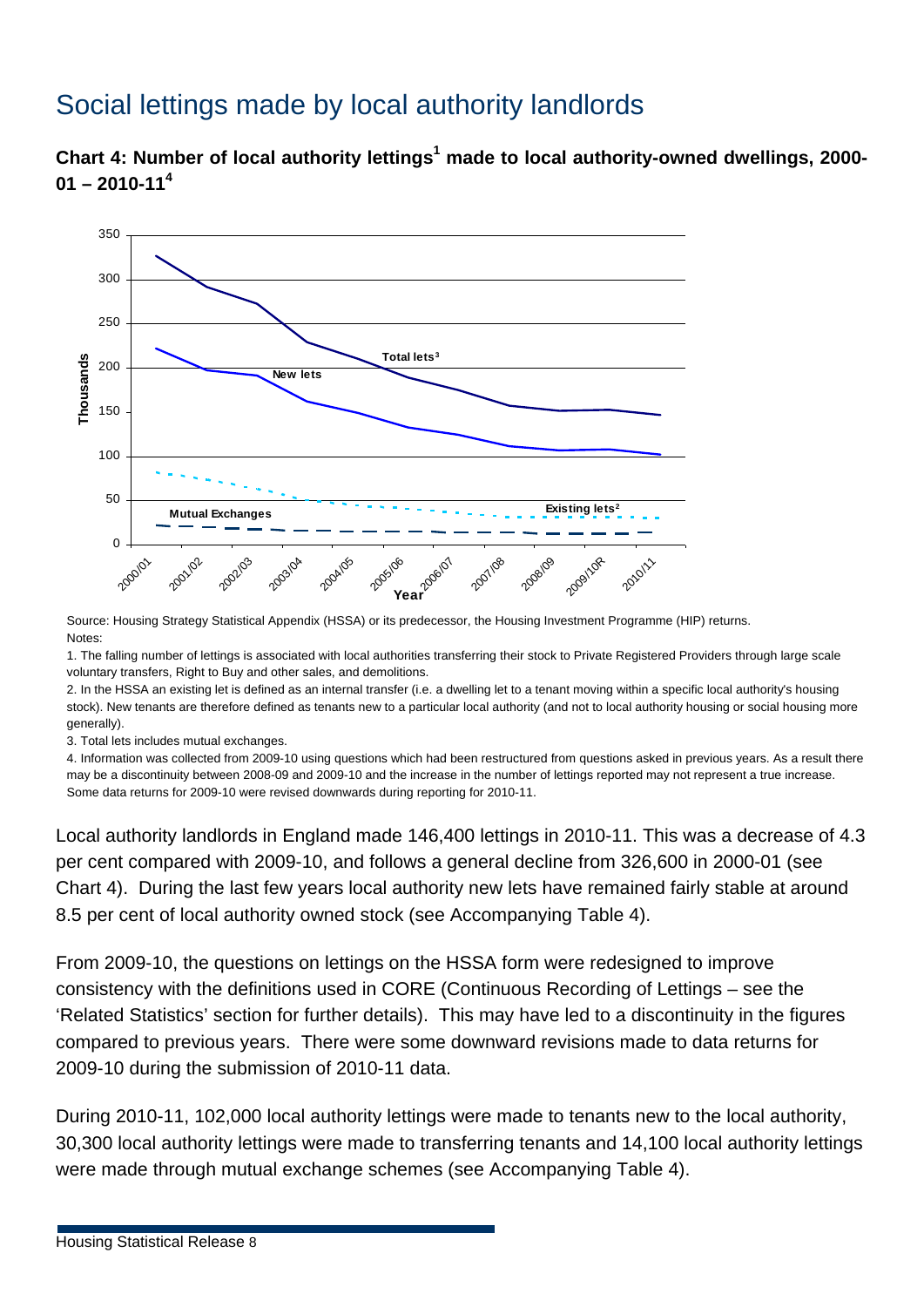### Decent homes delivery

The decent homes standard was established in 2001 and applies to all social housing (see the 'Supplementary Information' for further details). In order to be 'decent' a home should be warm, weatherproof and have reasonably modern facilities.





1

As at 1 April 2011, there were 217,000 non-decent local authority owned dwellings across England, a fall from 292,000 on 1 April 2010 (see Chart 5). The proportion of non-decent local authority dwellings continued to decline. At 1 April 2011, 13 per cent of local authority dwellings were non-decent, a reduction of 3.8 percentage points on the previous year (see Accompanying Table 5).

From the 20[1](#page-8-0)0-11 BPSA returns, local authorities have forecast<sup>1</sup> that around 219,000 dwellings (13 per cent of current local authority stock) will be non-decent by 1 April 2012, reducing to around 180,000 non-decent dwellings (10 per cent of current local authority stock) by 1 April 2014.

The decent homes programme has brought about considerable energy efficiency improvements with 1.28 million homes receiving new central heating systems since 2001 (see Table 6). The number of homes that have received double-glazing or improvements to existing windows is

Source: Business Plan Statistical Appendix (BPSA).

<span id="page-8-0"></span> $1$  In previous years, local authorities have been asked for their "target" number of non-decent homes. In 2008-09, this question was changed to "forecast" in order to reflect the need for local authorities to supply their best estimates.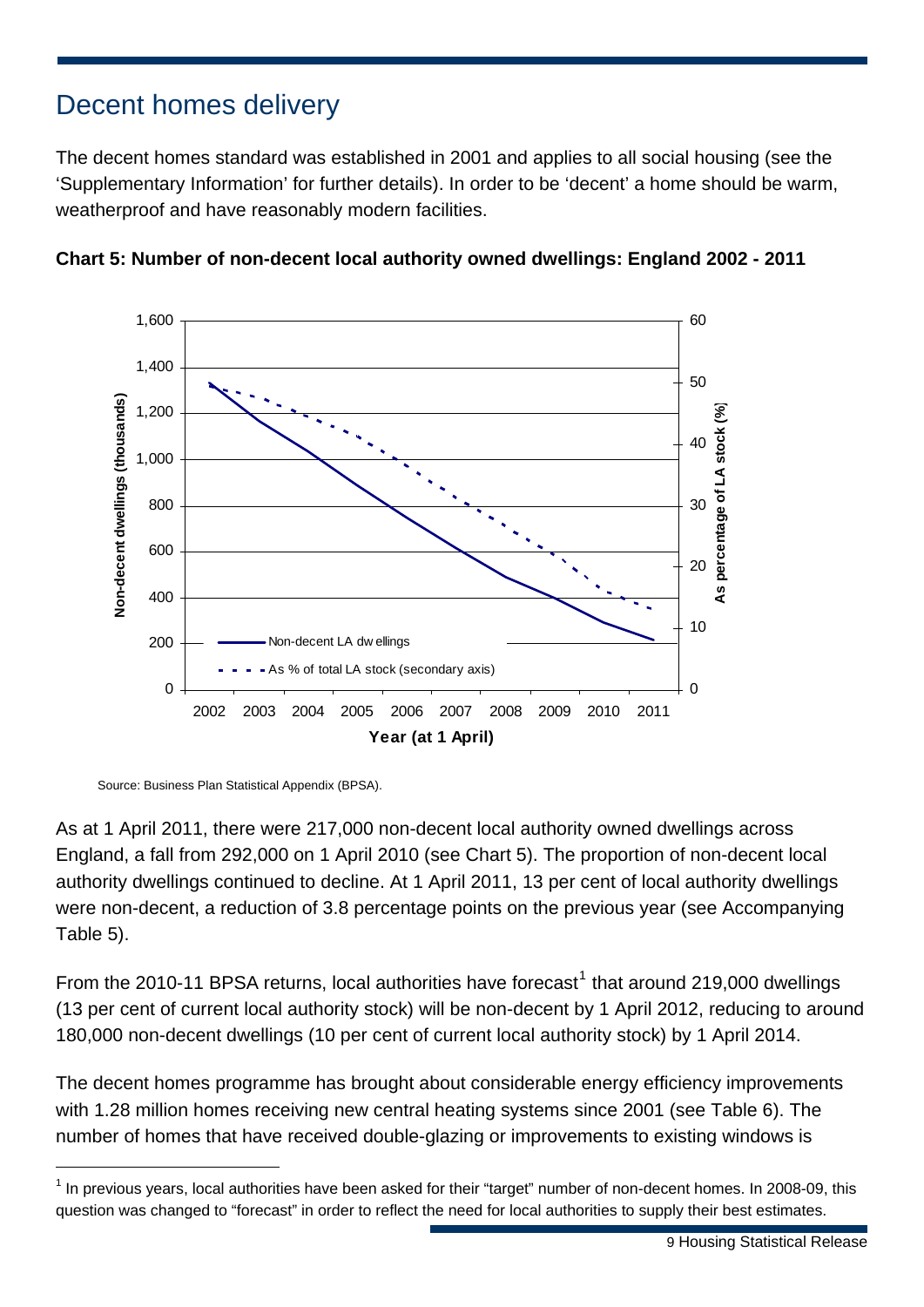similar at 1.11 million and 936,430 dwellings have acquired insulation works.

Since 2001, 991,770 homes have been rewired to meet fire and safety requirements. Over this 10 year period replacement bathrooms and kitchens have been fitted to 721,360 homes and 980,510 homes respectively (see Table 6).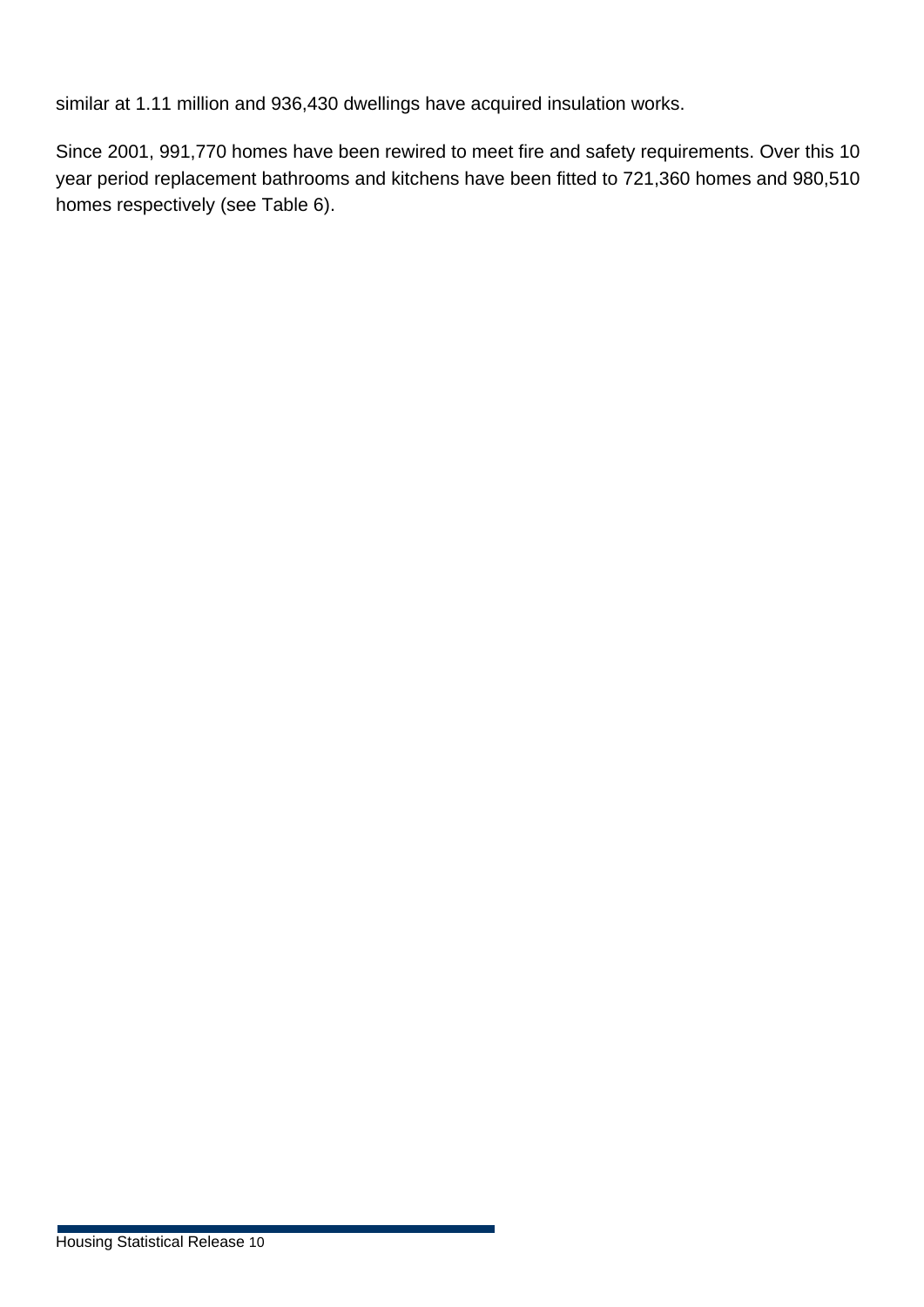### Table 6: Housing Revenue Account (HRA) dwellings and expenditure on selected components<sup>1</sup>, England, 2001-2 - 2010-11

(1 April - 31 March, each year)

|                        | 2001/02 | 2002/03 | 2003/04 | 2004/05     | 2005/06 | 2006/07 | 2007/08 <sup>2</sup> | 2008/09 <sup>2</sup> | 2009/10 <sup>2</sup> | $2010/11^2$ | Total     |
|------------------------|---------|---------|---------|-------------|---------|---------|----------------------|----------------------|----------------------|-------------|-----------|
| <b>Central Heating</b> |         |         |         |             |         |         |                      |                      |                      |             |           |
| No. of Dwellings       | 127,580 | 125,680 | 133,730 | 140,070     | 139,490 | 135,480 | 113,520              | 114,680              | 126,220              | 125,570     | ,282,020  |
| Expenditure (£m)       | 261     | 279     | 326     | 380         | 426     | 426     | 379                  | 391                  | 399                  | 356         | 3,624     |
| <b>Insulation</b>      |         |         |         |             |         |         |                      |                      |                      |             |           |
| No. of Dwellings       | 105,570 | 119,260 | 138,120 | ,630<br>111 | 89,820  | 81,560  | 64,980               | 59,140               | 73,430               | 92,920      | 936,430   |
| Expenditure (£m)       | 58      | 54      | 59      | 44          | 35      | 33      | 29                   | 27                   | 44                   | 72          | 455       |
| Windows                |         |         |         |             |         |         |                      |                      |                      |             |           |
| No. of Dwellings       | 146,000 | 152,970 | 132,860 | 132,250     | 116,080 | 105,860 | 92,650               | 79,760               | 81,750               | 71,660      | 1,111,820 |
| Expenditure (£m)       | 342     | 341     | 326     | 340         | 353     | 290     | 266                  | 229                  | 253                  | 202         | 2,943     |
| <b>Rewiring</b>        |         |         |         |             |         |         |                      |                      |                      |             |           |
| No. of Dwellings       | 67,100  | 80,870  | 95,020  | 93,450      | 105,480 | 116,630 | 109,410              | 107,880              | 110,470              | 105.470     | 991,770   |
| Expenditure (£m)       | 86      | 106     | 123     | 160         | 211     | 246     | 207                  | 240                  | 258                  | 209         | 1,845     |
| <b>Bathrooms</b>       |         |         |         |             |         |         |                      |                      |                      |             |           |
| No. of Dwellings       | 29,420  | 40,550  | 53,910  | 76,610      | 90,330  | 94,970  | 87,390               | 81,910               | 84,020               | 82,250      | 721,360   |
| Expenditure (£m)       | 48      | 79      | 107     | 163         | 228     | 240     | 215                  | 218                  | 226                  | 178         | 1,700     |
| Kitchens               |         |         |         |             |         |         |                      |                      |                      |             |           |
| No. of Dwellings       | 40,600  | 56,320  | 76,320  | 105,560     | 119,220 | 124,250 | 113,630              | 117,020              | 117,710              | 109,880     | 980,510   |
| Expenditure (£m)       | 93      | 152     | 239     | 359         | 500     | 519     | 463                  | 480                  | 500                  | 432         | 3,739     |

Source: Business Plan Statistical Appendix (BPSA).

Notes:

1. Improvement work includes works of a capital nature: installation, replacement or major repair.

2. LA figures for 2007-08 to 2010-11 include imputation for missing/inaccurate data.

3. Totals may not equal the sum of components because of rounding (to the nearest 10).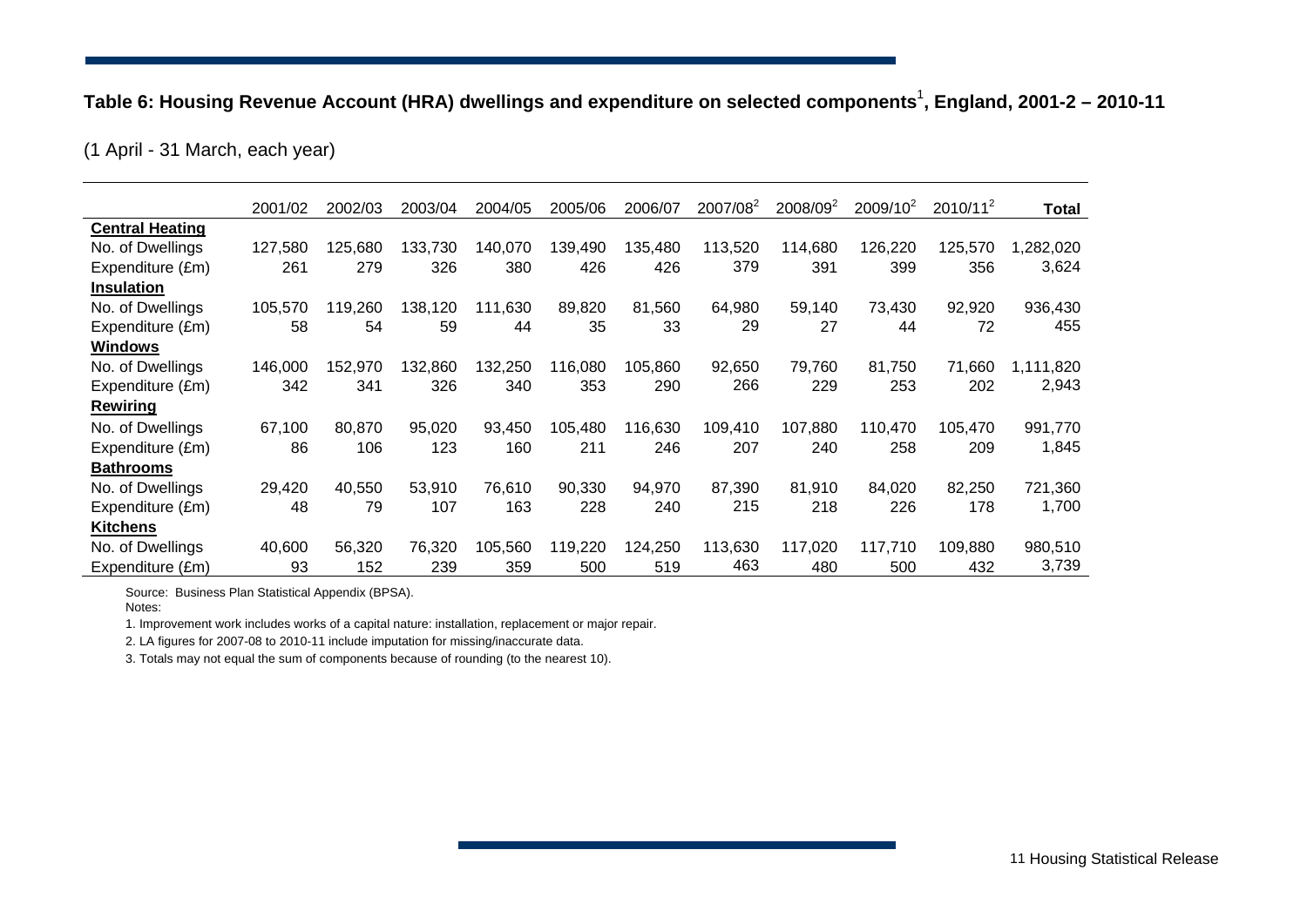#### **Table 7: Capital works on Housing Revenue Account stock (HRA) (installation, replacement or major repairs), England, 2010-11**

#### (1 April - 31 March)

|                            | Dwellings $2$ | Spend $(Em)^3$ | Average per<br>dwelling $(E)^4$ |
|----------------------------|---------------|----------------|---------------------------------|
| Rewiring                   | 105,470       | 209            | 2,000                           |
| Roof Structure             | 10,690        | 29             | 2,700                           |
| Roof Covering              | 33,830        | 107            | 3,200                           |
| Chimneys                   | 11,720        | 4              | 400                             |
| Windows                    | 71,660        | 202            | 2,800                           |
| Doors                      | 79,370        | 76             | 1,000                           |
| <b>Structural Works</b>    | 36,640        | 104            | 2,800                           |
| Central Heating            | 125,570       | 356            | 2,800                           |
| Insulation                 | 92,920        | 72             | 800                             |
| Kitchens                   | 109,880       | 432            | 3,900                           |
| <b>Bathrooms</b>           | 82,250        | 178            | 2,200                           |
| Common Areas               | 93,940        | 124            | 1,300                           |
| <b>Environmental Works</b> | 63,240        | 66             | 1,000                           |
| Other <sup>5</sup>         | 205,980       | 497            | 2,400                           |
| Total spend <sup>6</sup>   |               | 2,418          |                                 |

Source: Business Plan Statistical Appendix (BPSA), 2010-11

Notes:

1. Dwellings can receive works to a number of components in the same year. Where this occurs, dwellings will be counted in each category.

Totals may not equal the sum of components because of rounding:

2. Rounded to the nearest 10.

3. Rounded to the nearest £million.

- 4. Rounded to nearest £hundred.
- 5. Includes security works and disabled/elderly adaptations.

6. The components do not sum to the total expenditure due to imputations used for missing values. Imputations have been made to component parts where either the expenditure or the number of dwellings receiving work for a local authority is known. As a result of this methodology, imputations may not have been made for every component of spend.

More dwellings received 'Other' works (including security and disabled adaptations) than any other category during 2010-11 and this category had the largest amount of total spend overall (£497 million) (see Table 7). The highest amount of spend per dwelling was for kitchens (£3,900), followed by roof covering (£3,200). The lowest amount of spend per dwelling was for chimneys (£400). This was also the least common capital works on stock.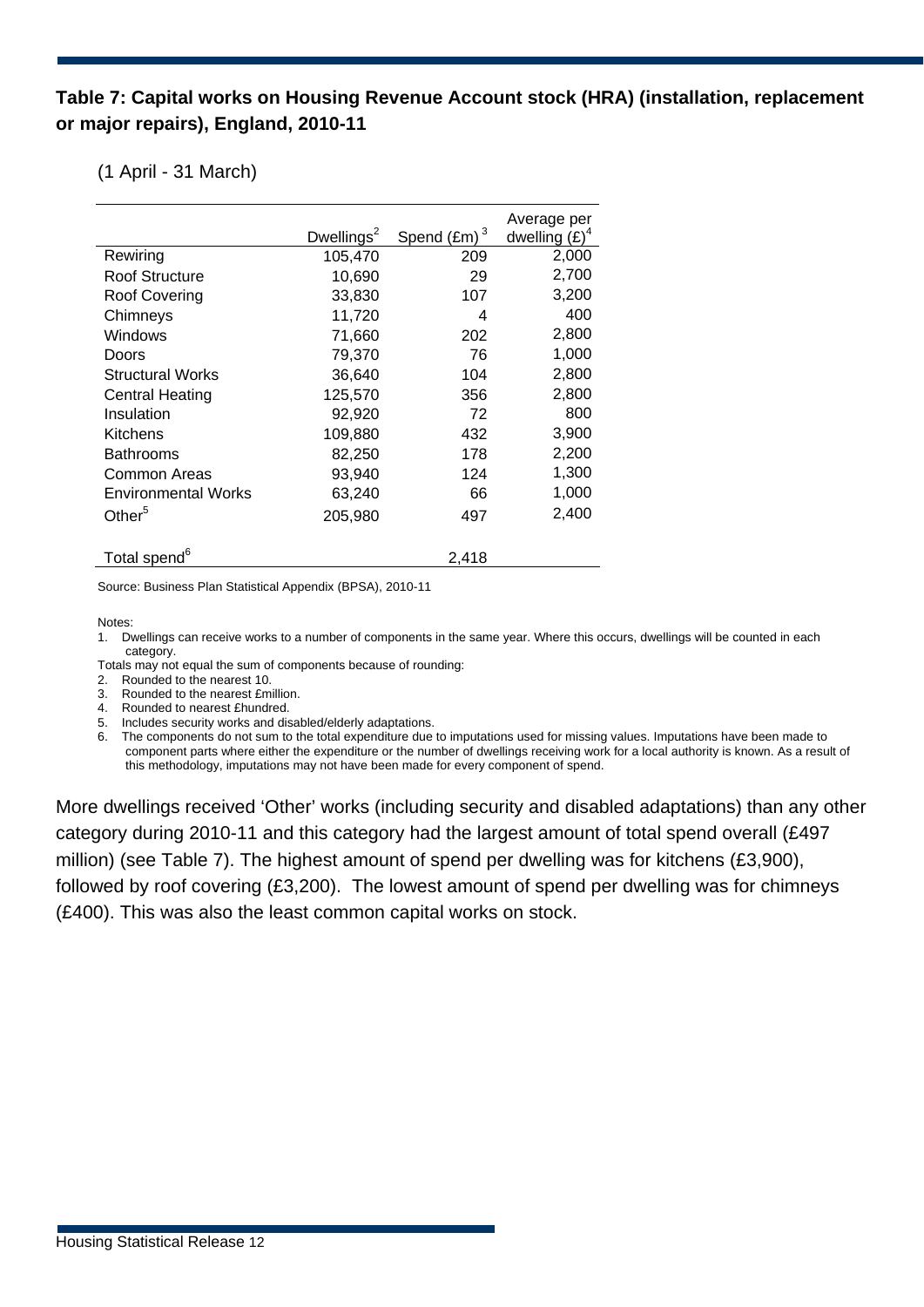### Possession orders and evictions carried out by local authority landlords in 2010-11

#### **Table 8: Possession orders obtained and evictions carried out, by reason, by the courts for local authority landlords in England, 2010-11**

#### (1 April - 31 March)

|                       |                | <b>Possession Orders</b> | <b>Evictions</b> |                 |  |  |
|-----------------------|----------------|--------------------------|------------------|-----------------|--|--|
|                       | <b>Numbers</b> | As a % of stock          | Numbers          | As a % of stock |  |  |
| Total                 | 22,830         | $1.33\%$                 | 5.950            | 0.35%           |  |  |
| of which, for:        |                |                          |                  |                 |  |  |
| <b>Rent Arrears</b>   | 20,680         | 1.20%                    | 5.100            | 0.30%           |  |  |
| Anti-Social Behaviour | 660            | 0.04%                    | 400              | 0.02%           |  |  |
| Both                  | 80             |                          | 70               | $\cdots$        |  |  |

Source: Business Plan Statistical Appendix, 2010-11

Notes:

Components will not sum to the total as evictions may be carried out for other reasons not specified.

Totals may not equal the sum of components because of rounding (to the nearest 10).

Possession orders and evictions of local authority housing tenants can be obtained by Local Authority Landlords under Sections 82 and 82A of the Housing Act 1985, and section 127 of the Housing Act 1996.

Local authorities are asked to report all possession orders (whether outright, suspended or postponed) that have been granted by the courts during the financial year, regardless of the grounds upon which possession was sought and regardless of the financial year in which the possession proceedings were initiated. Notices of seeking possession should be excluded.

In 2010-11 there were nearly 23,000 possession orders obtained by local authority landlords, the vast majority (90 per cent) were for rent arrears. This represents around 1 per cent of all local authority stock. Information on the availability of other official statistics relating to Possessions Orders by social housing landlords can be found in the "Related Statistics" section.

The total number of evictions includes only properties recovered following the execution of a warrant of possession by the court bailiffs. It does not include abandonment, even where a property is abandoned in the period between a warrant of possession and the execution of that warrant.

In 2010-11 local authorities reported that nearly 6,000 evictions were carried out by court bailiffs. The majority (86 per cent) of these were for rent arrears.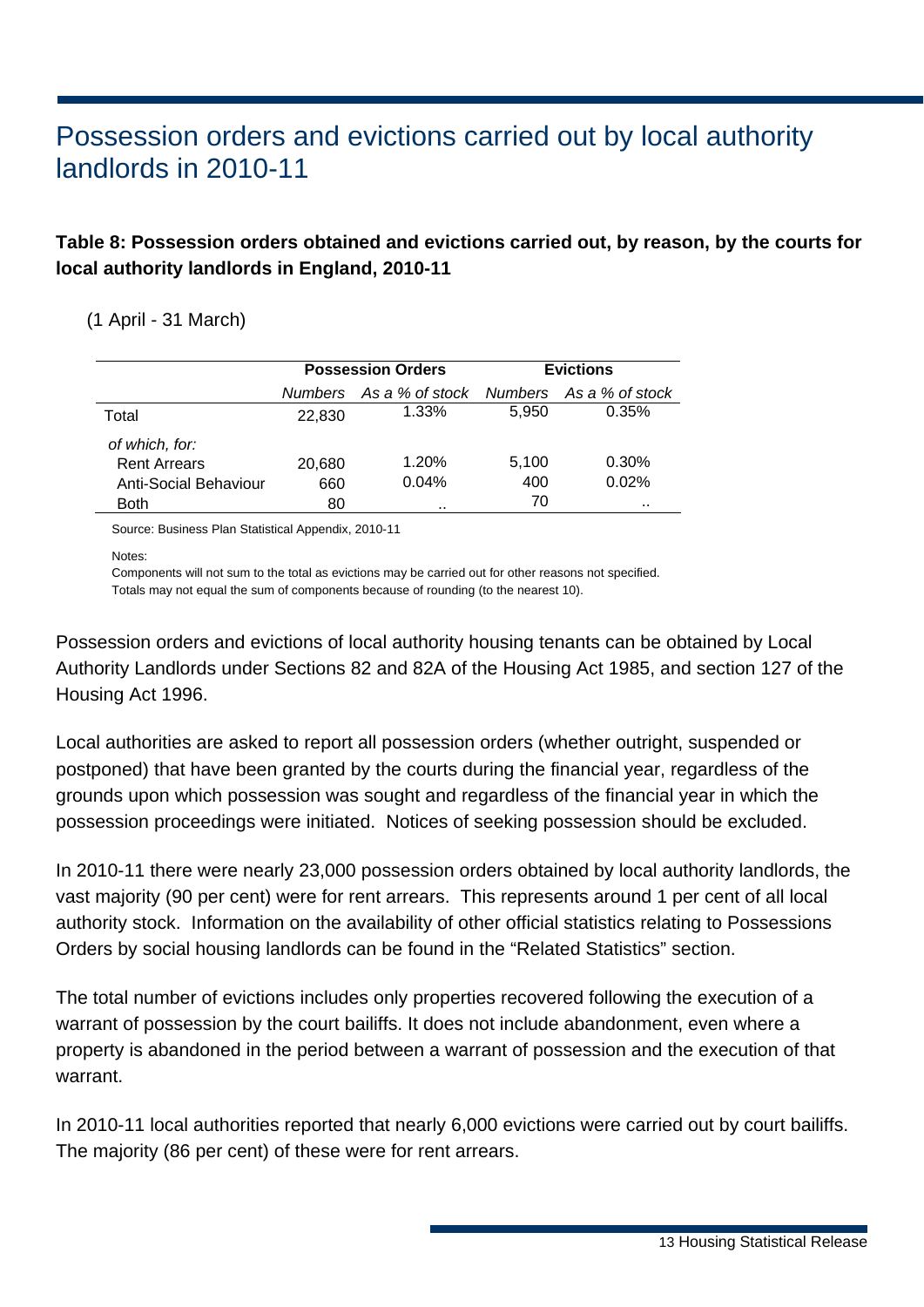### Local authority landlords granted anti-social behaviour injunctions

#### **Table 9: Anti-social behaviour injunctions granted by the courts to Local Authority Landlords in England, 2009-10 & 2010-11**

#### (1 April - 31 March)

|                          |         |         | Numbers and percentage |
|--------------------------|---------|---------|------------------------|
|                          |         |         | 2010-11                |
|                          | 2009-10 | 2010-11 | as % of LA             |
|                          |         |         | stock                  |
|                          |         |         |                        |
| North East               | 40      | 30      | 0.03%                  |
| North West               | 300     | 270     | $0.24\%$               |
| Yorkshire and the Humber | 120     | 170     | $0.07\%$               |
| East Midlands            | 280     | 240     | 0.13%                  |
| West Midlands            | 50      | 90      | 0.04%                  |
| East                     | 60      | 40      | 0.02%                  |
| London                   | 160     | 200     | 0.05%                  |
| South East               | 40      | 50      | 0.03%                  |
| South West               | 90      | 90      | 0.08%                  |
| <b>England</b>           | 1,120   | 1,180   | 0.07%                  |

Source: Business Plan Statistical Appendix

Totals may not equal the sum of components because of rounding (to the nearest 10).

Anti-social behaviour injunctions are granted under Section 153 of the Housing Act 1996. The court may grant an injunction on application of the landlord against different types of unacceptable behaviour. A landlord can apply for an injunction against an individual who is causing nuisance or annoyance to any person and directly or indirectly relates to, or affects, the housing management functions of the landlord.

In 2010-11, around 1,180 anti-social behaviour injunctions were granted on behalf of local authority landlords in England (see Table 9). This is similar to 2009-10 and equates to less than 0.1 per cent of local authority owned stock.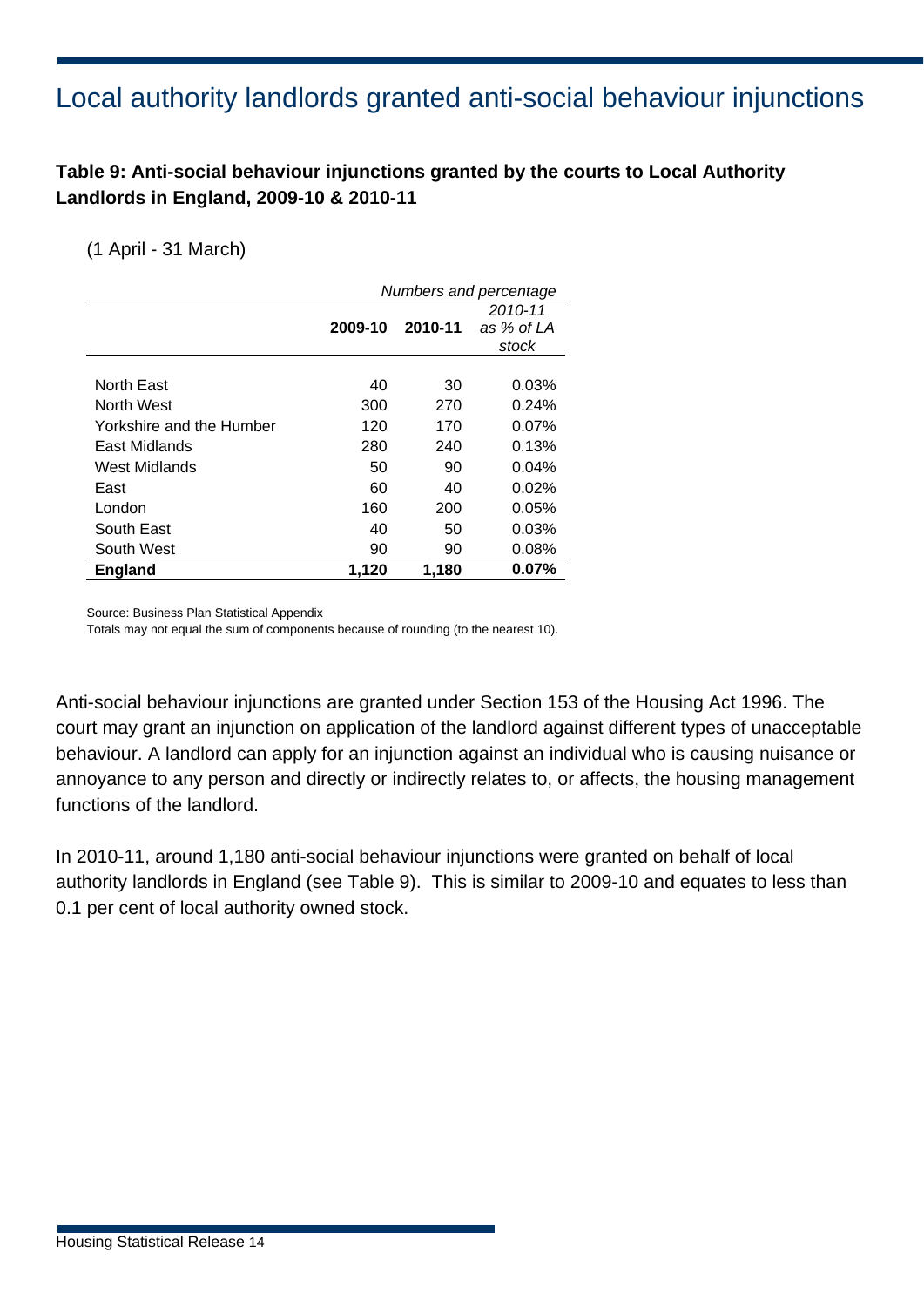### Scope

The scope of this statistical release is limited to the annual Housing Strategy Statistical Appendix (HSSA) and Business Plan Statistical Appendix (BPSA).

### Data collections

The information collected in the HSSA and BPSA is a combination of snapshot and financial year information. The snapshot information refers to 1 April following the end of the financial year. For example, in the 2010-11 data collections, this is 1 April 2011. Other information refers to financial years, so for the 2010-11 data collection, the reporting period is 1 April 2010 to 31 March 2011.

Both the HSSA and BPSA data collections are non-statutory annual returns. The HSSA is collected from all local authorities (LAs) in England that were in existence over the 2010-11 financial year (326 LAs) while the BPSA is collected from all LAs that owned stock during the year - including ALMOs (171 LAs). Since 2001, the number of LAs that complete the BPSA has become smaller each year because of large scale voluntary transfers of stock from local authorities to housing associations.

### Data Quality

The response rates for 2010-11 were as follows.

- 98 per cent of local authorities provided complete returns for the HSSA. Of the 326 LAs asked to complete the HSSA, 320 completed a full return and 6 did not submit a return.
- 95 per cent of local authorities provided returns for the BPSA. Of the 171 LAs that owned stock (as at 1 April 2011), 163 completed a full return and 8 did not submit a return.

Both the HSSA and the BPSA contain mandatory and voluntary questions. Where there are mandatory questions, these are completed by all local authorities that submit a return. Some authorities may not report data for all voluntary parts of the return.

All returns undergo validation and cross-checking, and late returns are chased to ensure overall response is as complete and accurate as possible. Anomalous data are highlighted and verified by contacting the local authority. Where the local authority has not responded to the query, an assessment has been made as to the likelihood of the data being correct. Where the figures are highly likely to be incorrect, an imputation has been included for the purposes of producing the regional and national totals, where possible.

Imputations attempt to take into account missing or incorrect data in order to provide regional and national aggregates. This method has been used in the HSSA data collection process for many years. Since 2008-09, imputation work has been carried out on key parts of the BPSA in order to provide more representative regional and national figures.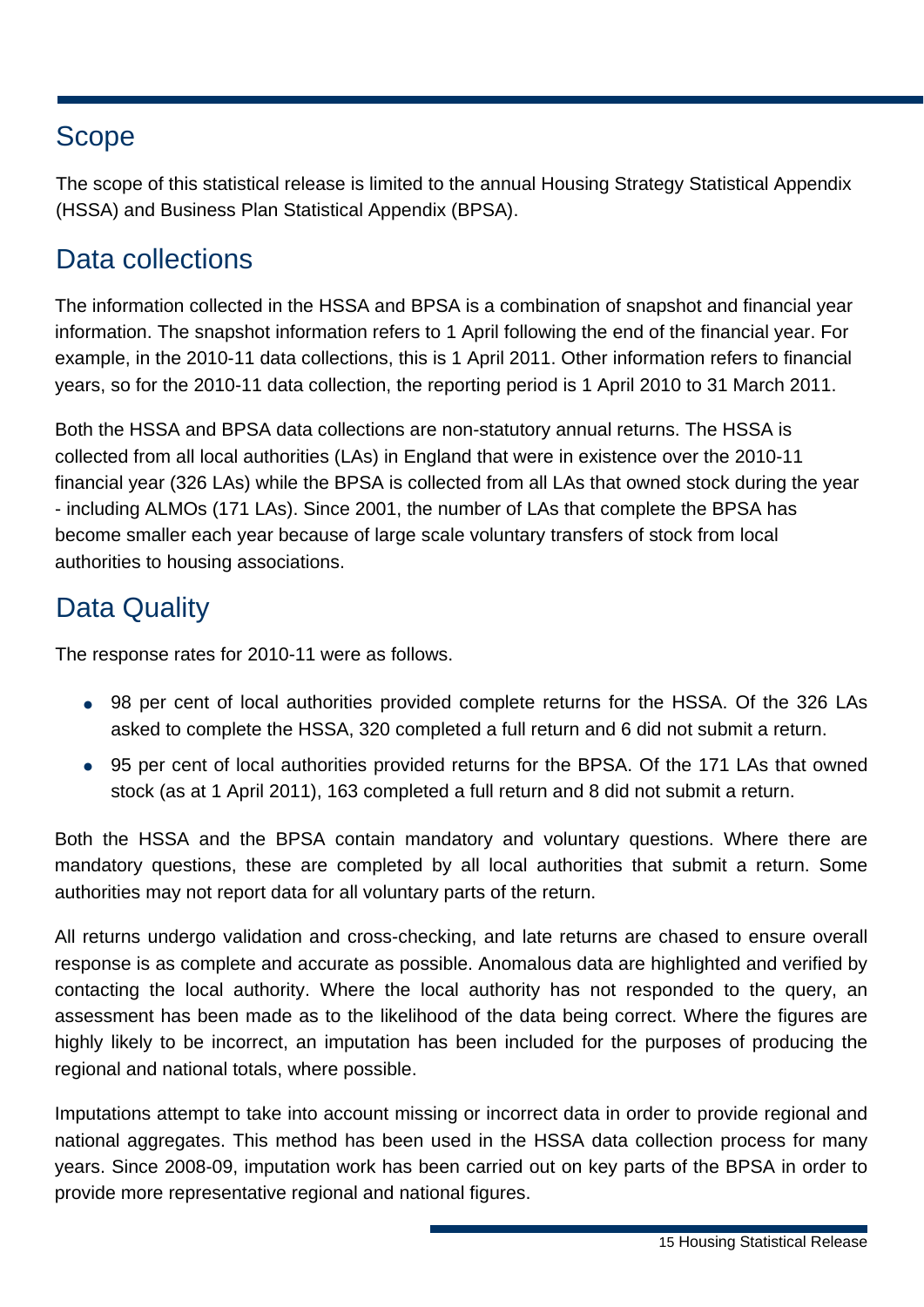All of the national and regional totals reported in this statistical release include imputed data for missing returns.

In total, around half of the individual questions in the HSSA and around a fifth in the BPSA are imputed for non-response. The accompanying reference guides ("Reference for HSSA Imputation Procedure, 2010-11" and "Reference for BPSA Imputation Procedure, 2010-11") set out which items are imputed and the broad method for imputation. In general terms, one of three approaches to imputation are taken; direct carry over of the value reported in 2009-10, based on the authority's estimate for 2010-11 reported in 2009-10, based on values reported by similar authorities in 2010- 11. The latter approach is particularly taken when calculating items which are sub-components of other reported items. For the BPSA some related information received through other routes on Decent Homes is also used to impute Section B.

Data published for individual local authorities are as reported by each local authority.

In 2009 a reconciliation project was initiated to improve consistency between information collected on lettings, nominations and mobility in section D of the HSSA and information collected by the Continuous Recording of Letting (CORE), which is based on information from tenants starting new social tenancies. Section D of the HSSA was restructured in 2009-10. One of the most significant changes to section D on the 2009-10 form was that it asked local authorities to indicate the number of dwellings let to tenants that are new to social housing (i.e., the tenant's last tenancy was in non-social housing). Section D no longer asked for information on tenancies which are neither non-secure nor non-introductory however these may still be captured indirectly within the restructured section D. Following these changes the number of lettings reported increased slightly and cross-checks with the previous year's data (2008-09) revealed a few cases of double counting on the new form, which were corrected. We reviewed the guidance notes, in consultation with local authorities, for the 2010-11 data collection and some authorities reported revised data for 2009-10 during reporting for 2010-11.

### Uses of the Data

The data in this Statistical Release are important for a number of different purposes. They meet the requirements of informed decision-making by the Secretary of State for Communities and Local Government, other government departments, local authorities, other public services, business, researchers and the public. The data collected on the HSSA and BPSA forms provide an important part of the evidence base for the assessment of future housing requirements and are used to inform evidence-based policy decisions and as a basis for answering Parliamentary Questions and other requests for information by Ministers, local authorities and the general public.

### Revisions Policy

This policy has been developed in order to comply with the National Statistician's Guidance on the UK Statistics Authority Code of Practice introduced in January 2009.

Where a significant error has occurred as a result of the compilation, imputation or dissemination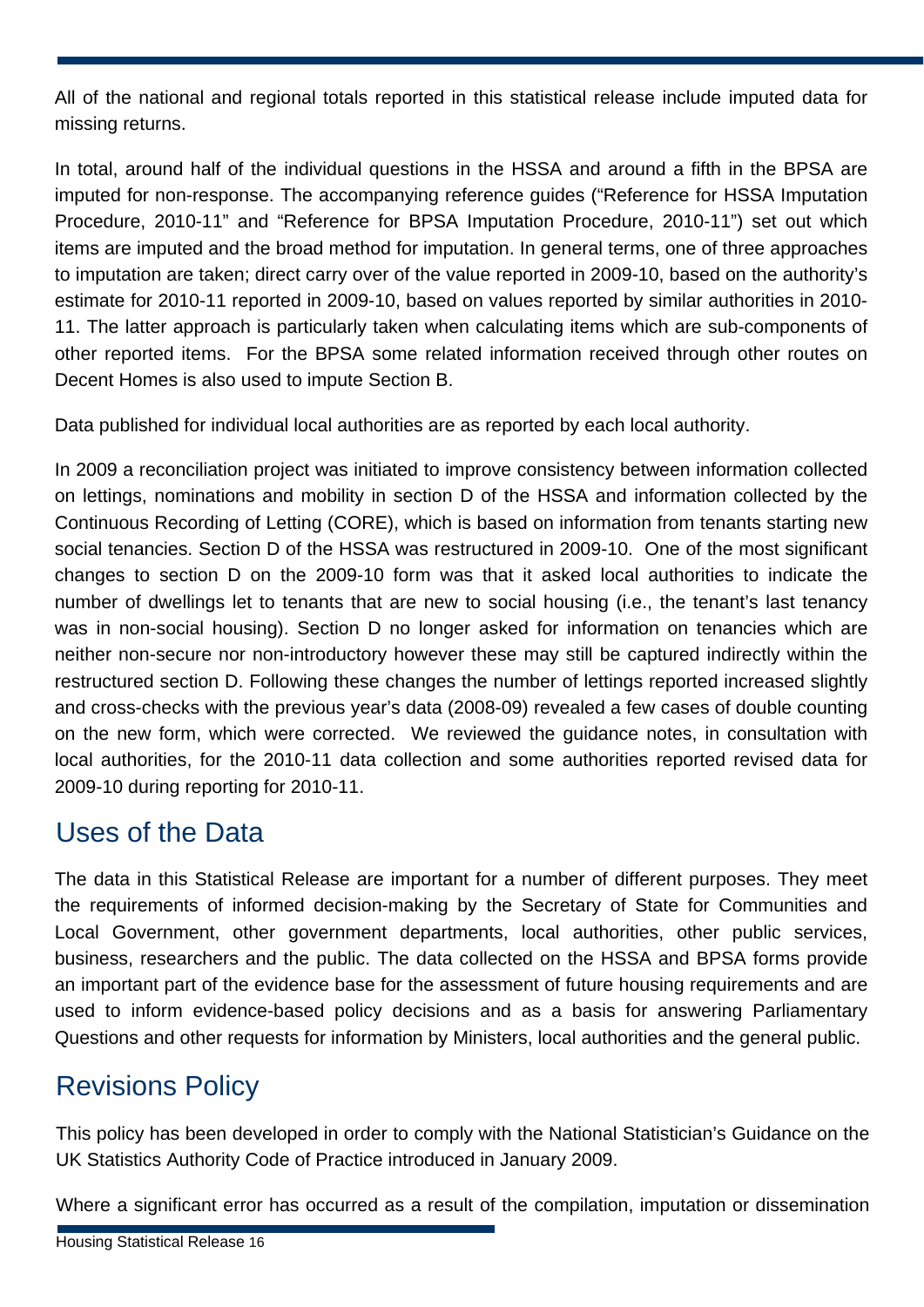process, the live tables, annual dataset and statistical release will be updated with a correction notice.

Any revisions made by local authorities to their figures after the dataset has been frozen, due to either errors found in their submission or failure to meet the deadline, will be validated and kept internally but no changes will be made to the published statistical release. When the statistical release, annual datasets and accompanying live tables for the following year are published, these revisions will be incorporated. Revisions will normally only be made to one year prior to the year that is being published.

Where revisions have been made, a revised annual dataset will be published on the Department's website alongside the original. This will be done at the same time as the following year's statistical release, annual dataset and live tables are published. So alongside this 2010-11 statistical release, a revised 2009-10 dataset has been published. This incorporates any revisions that have been made following the publication of the 2009-10 Statistical Release on 30 November 2010, that were received in time for this publication. All of the charts and tables in this Statistical Release and associated live tables have been updated to incorporate the revised 2009-10 figures.

Where HSSA or BPSA data are kept in live tables, these tables will be updated annually at the same time as the publication of this statistical release. The exception to this is when a significant error has been identified as described previously. In this case, these tables will be updated as soon as the error is found and a note will be placed on the table to notify users of the reason for the change.

Revisions to historic data (all years before the year previously published) should only be made where there is a substantial revision, such as a change in methodology or definition. Where there are small revisions that do not significantly change historic data, internal updates are maintained.

### National Statistics

This Statistical Release is published at 9.30am on a date which has been pre-announced on the United Kingdom Statistics Authority Publication Hub.

The statistics contained within this Statistical Release and other statistics collected in the HSSA and BPSA were assessed by the UK Statistics Authority to become National Statistics. The assessment report was published on 30 June 2011 and can be found on the UKSA website: [http://www.statisticsauthority.gov.uk/assessment/assessment/assessment-reports/assessment](http://www.statisticsauthority.gov.uk/assessment/assessment/assessment-reports/assessment-report-117---statistics-on-housing-in-england.pdf)[report-117---statistics-on-housing-in-england.pdf](http://www.statisticsauthority.gov.uk/assessment/assessment/assessment-reports/assessment-report-117---statistics-on-housing-in-england.pdf) The requirements set out in this report have now been addressed and therefore this release is badged as a National Statistic.

A list of officials who have received pre-release access to this Statistical Release up to 24 hours in advance of publication is available on the Department's website alongside this Statistical Release.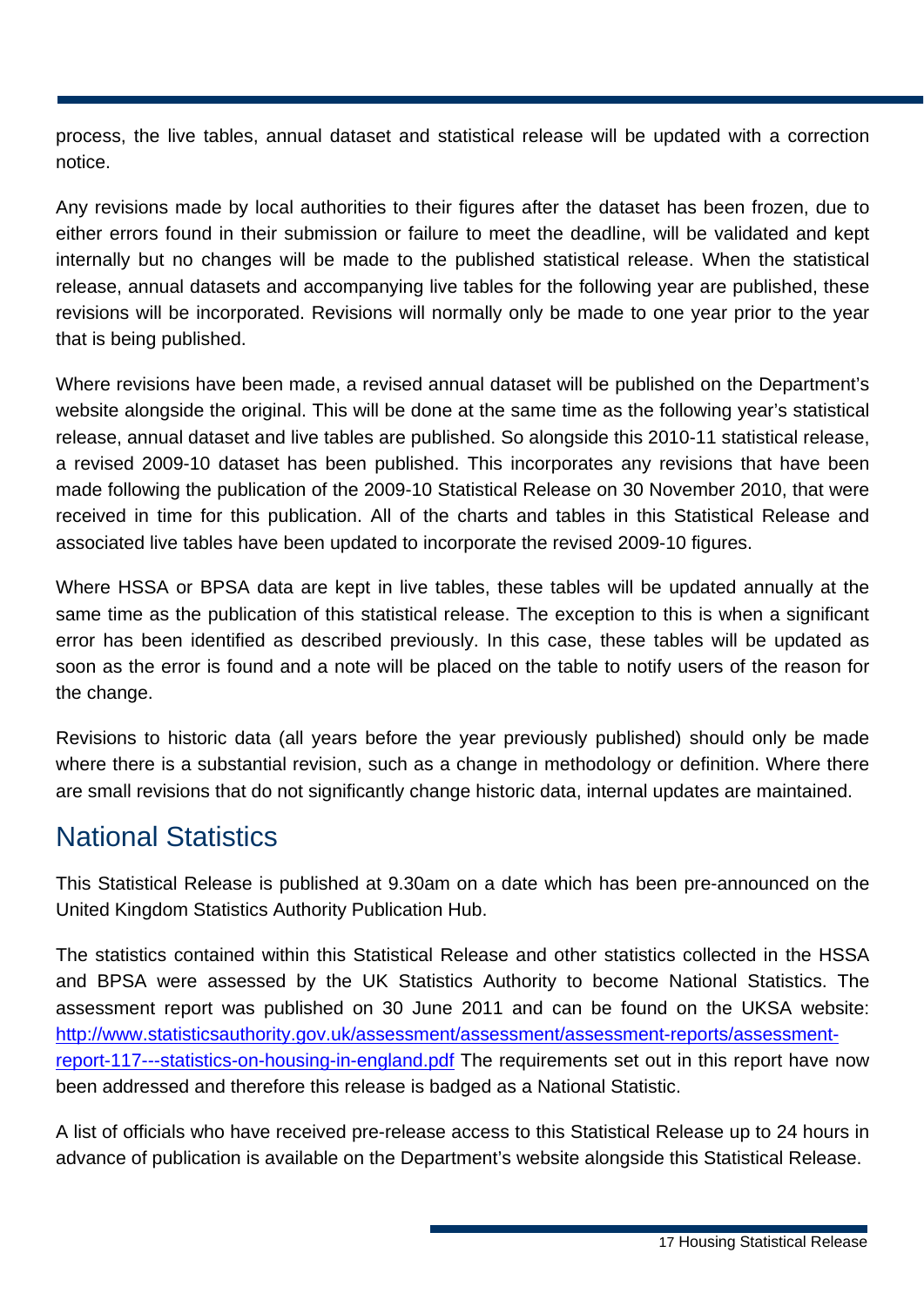### Related Statistics – England

The Ministry of Justice publishes quarterly National Statistics on possession actions issued in county courts by mortgage lenders and social and private landlords in England and Wales. Whilst the BPSA collects information on the number of possession orders obtained from Local Authority landlords, corresponding information is not collected from housing associations. Therefore, where a breakdown by type of social landlord is not required, the best source would be the Ministry of Justice's statistics on possession actions (see table 3 of their statistical tables.)

Please note that there are some differences as 1) the Ministry of Justice publishes data on the number of possession claims and number of possession claims leading to an order rather than the number of orders; 2) the information is taken from courts administrative data rather than local authority returns; and 3) the Ministry Of Justice's published tables include both England and Wales. A link to the latest Statistical Release can be found at:

<http://www.justice.gov.uk/publications/statistics-and-data/civil-justice/mortgage-possession.htm>

### Related Statistics – Devolved Administrations

Statistics relating to social housing stock in the other UK countries are published by the devolved administrations. In all countries, data are collected from returns made by the stock owning authority (local authority, housing association or equivalent).

- The Scottish Government publishes statistics on social housing which are available through their website. <http://www.scotland.gov.uk/Topics/Statistics/Browse/Housing-Regeneration/HSfS> In particular, they produce an annual Key Trend Summary. The 2011 edition can be accessed at: <http://www.scotland.gov.uk/Publications/2011/08/30084023/0>
- The Welsh Assembly Government also publishes statistics on social housing which are available at:<http://wales.gov.uk/topics/statistics/headlines/housing2011/?lang=en>
- In Northern Ireland, the Department for Social Development produces an annual publication which bring together housing statistics collected by the Department including statistics on social housing: [http://www.dsdni.gov.uk/index/stats\\_and\\_research/stats-publications/stats](http://www.dsdni.gov.uk/index/stats_and_research/stats-publications/stats-housing-publications/housing_stats.htm)[housing-publications/housing\\_stats.htm](http://www.dsdni.gov.uk/index/stats_and_research/stats-publications/stats-housing-publications/housing_stats.htm)

There are a number of differences between the statistics that are collected and published for local authorities in England through the HSSA and BPSA collections and the other UK countries. These differences can arise for a number of reasons, but the majority are a result of different legislation, methodology or coverage. Details describing these differences can be found at the following link. [http://www.communities.gov.uk/housing/housingresearch/housingstatistics/housingstatisticsby/loc](http://www.communities.gov.uk/housing/housingresearch/housingstatistics/housingstatisticsby/localauthorityhousing) [alauthorityhousing](http://www.communities.gov.uk/housing/housingresearch/housingstatistics/housingstatisticsby/localauthorityhousing)

The table below shows the main topics collected from the Housing Strategy Statistical Appendix and Business Plan Statistical Appendix and provides links to the corresponding statistics published by the devolved administrations: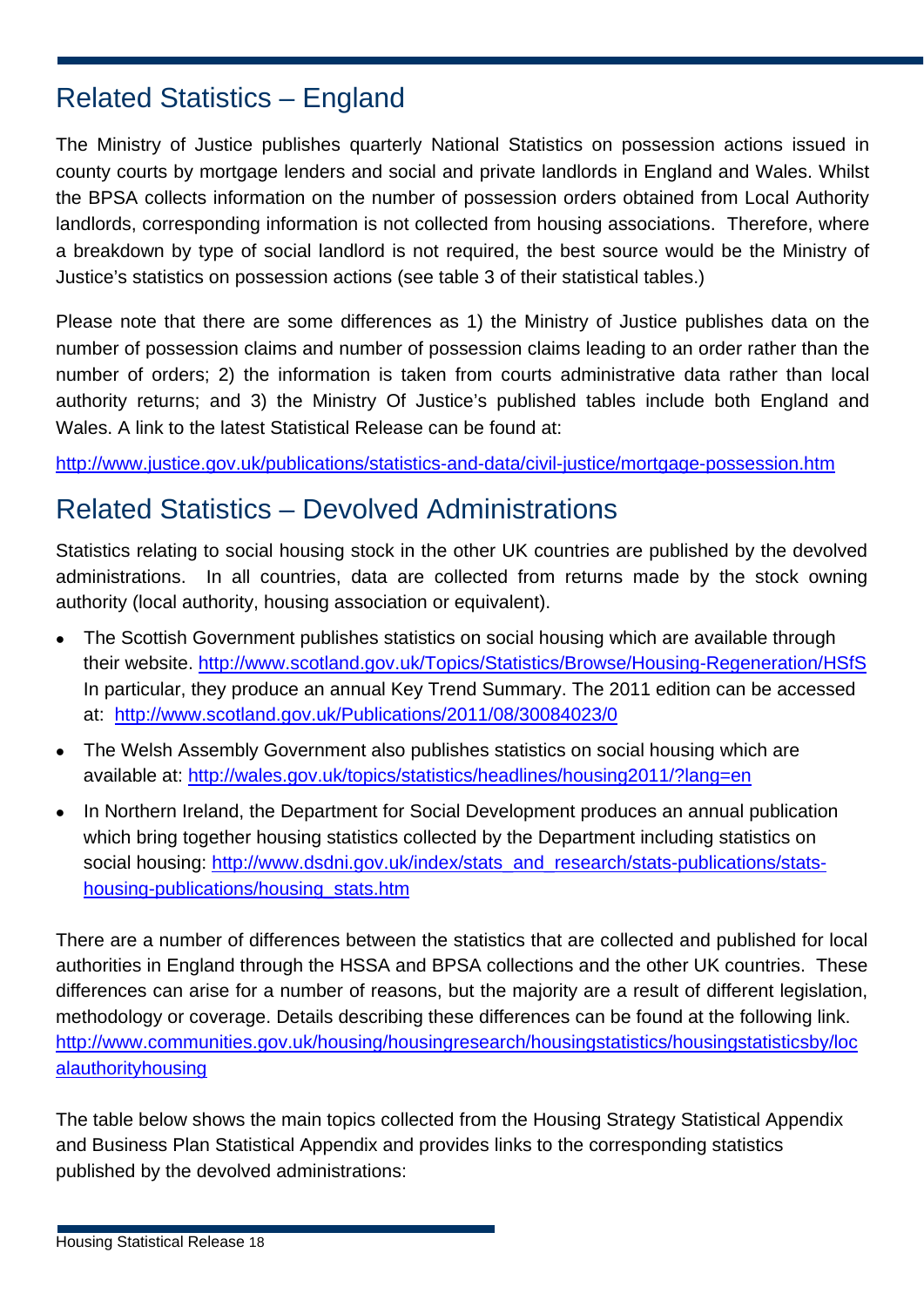#### **Figure 1:** Links to related statistics in the devolved administrations

| <b>Topic</b>                                      | <b>Scotland</b>                                                                                                                 | <b>Wales</b>                                                                                                    | <b>Northern Ireland</b>                                                            |
|---------------------------------------------------|---------------------------------------------------------------------------------------------------------------------------------|-----------------------------------------------------------------------------------------------------------------|------------------------------------------------------------------------------------|
| <b>Council Housing Stock</b>                      | http://www.scotland.gov.uk/Topics/Statistic<br>s/Browse/Housing-<br><b>Regeneration/HSfS/Stock</b>                              | http://wales.gov.uk/topics/statistics/hea<br>dlines/housing2011/111116/?lang=en                                 | http://www.dsdni.gov.uk/housing s<br>tats                                          |
| <b>Decent Homes</b><br>programmes                 | <b>Scottish Housing Quality Standard</b><br>http://www.scotland.gov.uk/Topics/Built-<br>Environment/Housing/16342/shqs/progress | <b>Welsh Housing Quality Standard</b><br>http://wales.gov.uk/docs/desh/publicati<br>ons/110330housingwhqsen.pdf | http://www.nihe.gov.uk/index/sp h<br>ome/research-<br>2/house_condition_survey.htm |
| <b>Stock Condition &amp; Fitness</b><br>Standards | http://www.scotland.gov.uk/Topics/Statistic<br>s/SHCS                                                                           | http://wales.gov.uk/topics/statistics/hea<br>dlines/housing2011/110824/?lang=en                                 | http://www.dsdni.gov.uk/housing s<br>tats                                          |
| <b>Council House Vacant</b><br><b>Stock</b>       | http://www.scotland.gov.uk/Topics/Statistic<br>s/Browse/Housing-<br>Regeneration/HSfS/StockManagement                           | http://wales.gov.uk/topics/statistics/hea<br>dlines/housing2010/1011171/?lang=en                                | http://www.dsdni.gov.uk/housing s<br>tats                                          |
| Energy Efficiency / SAP<br>Ratings                | http://www.scotland.gov.uk/Topics/Statistic<br>s/SHCS                                                                           | Not collected                                                                                                   | http://www.dsdni.gov.uk/housing_s<br>tats                                          |
| <b>Houses of Multiple</b><br>Occupations          | http://www.scotland.gov.uk/Topics/Statistic<br>s/Browse/Housing-<br>Regeneration/HSfS/HMO                                       | http://wales.gov.uk/topics/statistics/hea<br>dlines/housing2011/110824/?lang=en                                 | Not collected                                                                      |
| Private Sector Renewal /<br>Assistance            | http://www.scotland.gov.uk/Topics/Statistic<br>s/Browse/Housing-<br>Regeneration/HSfS/Improvements                              | http://wales.gov.uk/topics/statistics/hea<br>dlines/housing2011/110907/?lang=en                                 | http://www.dsdni.gov.uk/housing s<br>tats                                          |
| Affordable Housing<br>Provision                   | http://www.scotland.gov.uk/Topics/Statistic<br>s/Browse/Housing-<br><b>Regeneration/HSfS/NewBuild</b>                           | http://wales.gov.uk/topics/statistics/hea<br>dlines/housing2011/111019/?lang=en                                 | Not collected                                                                      |
| Lettings / Allocations                            | http://www.scotland.gov.uk/Topics/Statistic<br>s/Browse/Housing-<br>Regeneration/HSfS/StockManagement                           | http://wales.gov.uk/topics/statistics/hea<br>dlines/housing2010/1011171/?lang=en                                | http://www.dsdni.gov.uk/housing s<br>tats                                          |
| <b>Waiting Lists</b>                              | http://www.scotland.gov.uk/Topics/Statistic<br>s/Browse/Housing-<br>Regeneration/HSfS/StockManagement                           | <b>Not Collected</b>                                                                                            | http://www.dsdni.gov.uk/housing_s<br>tats                                          |
| Landlord Possessions /<br>Evictions               | http://www.scotland.gov.uk/Topics/Statistic<br>s/Browse/Housing-<br>Regeneration/HSfS/StockManagement                           | http://wales.gov.uk/topics/statistics/hea<br>dlines/housing2010/1009291/?lang=en                                | Not collected                                                                      |
| <b>Rent Arrears</b>                               | http://www.scotland.gov.uk/Topics/Statistic<br>s/Browse/Housing-<br>Regeneration/HSfS/HRA2008-09                                | http://wales.gov.uk/topics/statistics/hea<br>dlines/housing2010/101117/?lang=en                                 | http://www.dsdni.gov.uk/housing s<br>tats                                          |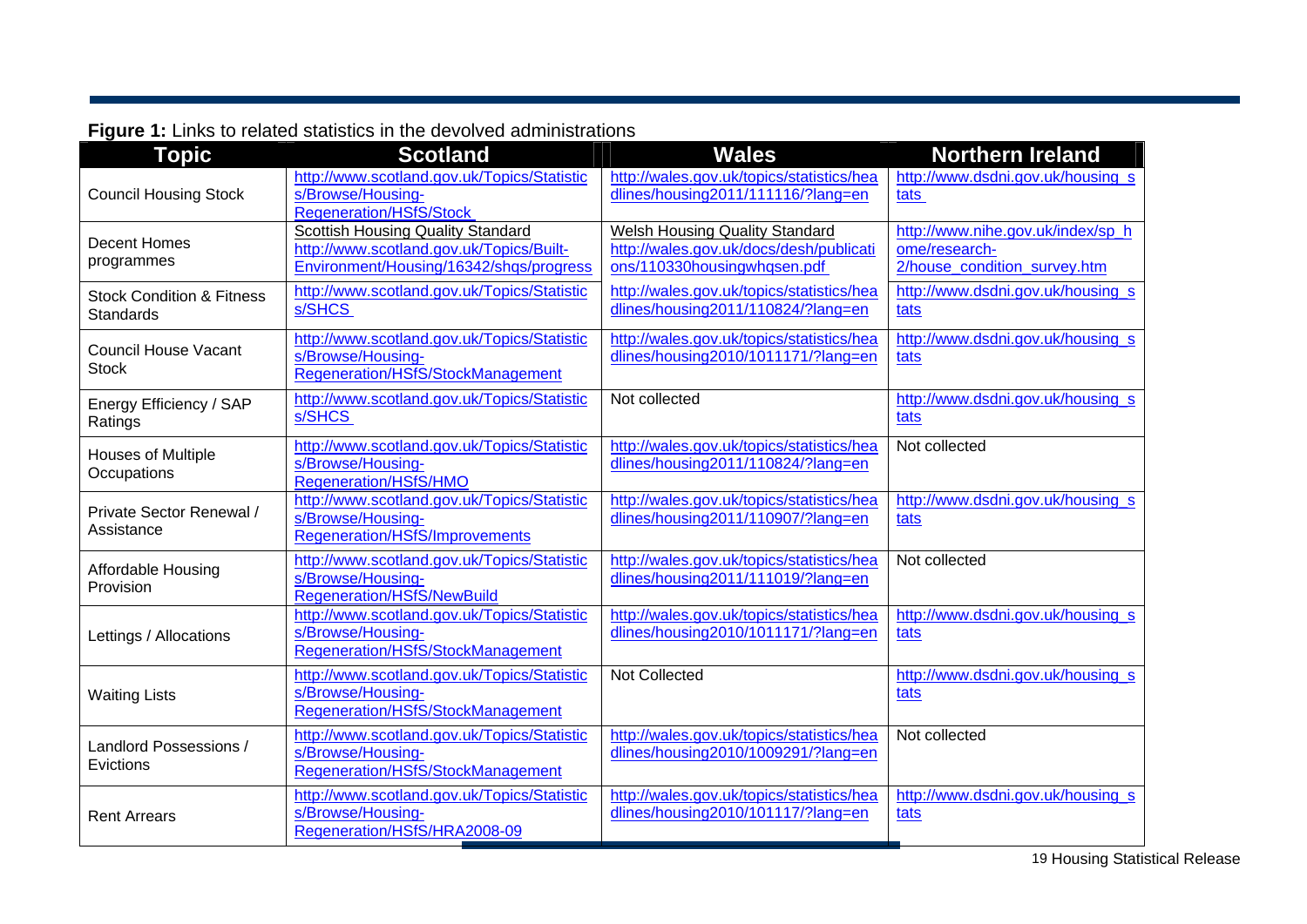### Supplementary information

**Housing stock data:** Further information on 'Notes and definitions for housing stock data' is available from the Department's website at: [http://www.communities.gov.uk/housing/housingresearch/housingstatistics/housingstatisticsby/stoc](http://www.communities.gov.uk/housing/housingresearch/housingstatistics/housingstatisticsby/stockincludingvacants/notesdefinitions/) [kincludingvacants/notesdefinitions/](http://www.communities.gov.uk/housing/housingresearch/housingstatistics/housingstatisticsby/stockincludingvacants/notesdefinitions/)

This information explains the different data sources used to calculate total stock figures for England and stock figures by tenure, as well as the associated data sources. For total local authority stock figures, the HSSA is the preferred data source. Live table 100 (see Introduction) provides the number of local authority dwelling in each LA district by tenure.

Social housing stock in an area is made up of local authority owned stock and stock owned by housing associations. The Tenant Services Authority's Regulatory Statistical Return (RSR) is the preferred data source - see [http://www.tenantservicesauthority.org/server/show/nav.15039.](http://www.tenantservicesauthority.org/server/show/nav.15039) Since the Tenant Services Authority (TSA) took over as the regulator for social housing on 1 April 2010 local authorities and housing associations have been termed as Registered Providers by the TSA. A new register of social housing providers was formed and housing associations automatically moved on to the new register without the need to apply. Successful applicants for voluntary registration, as well as those organisations which moved across from the previous register, are commonly termed by the TSA as "private registered providers" of social housing. The decline in local authority housing stock has been associated with Right to Buy (RTB) and large scale voluntary transfer (LSVT) of local authority stock to private registered providers, as well as other sales and demolitions (though on a smaller scale).

Further information about local authority LSVT to private registered providers can be found at: <http://www.homesandcommunities.co.uk/ourwork/existing-stock##lsvt>

Further information and data about Right To Buy and other sales of social stock can be found in the Live Tables at

[http://www.communities.gov.uk/housing/housingresearch/housingstatistics/housingstatisticsby/soci](http://www.communities.gov.uk/housing/housingresearch/housingstatistics/housingstatisticsby/socialhousingsales/livetables/) [alhousingsales/livetables/](http://www.communities.gov.uk/housing/housingresearch/housingstatistics/housingstatisticsby/socialhousingsales/livetables/)

Both the HSSA and BPSA collect information on LA social housing stock but with different definitions and for different purposes. Figures presented here (for chart 1) relate to the HSSA. HSSA data are based on the Census definition of stock and report LA owned stock including those owned by other local authorities in the reporting local authority's area. In contrast, the BPSA is based on the Housing Revenue Accounts (HRA) definition and collects information on all stock owned by the LA irrespective of its location.

**Waiting lists:** The English Housing Survey (EHS) asks questions on the number of households on housing waiting lists. The numbers reported by households on the EHS are much lower than those reported by local authorities on the HSSA. See the EHS household report, chapter 3: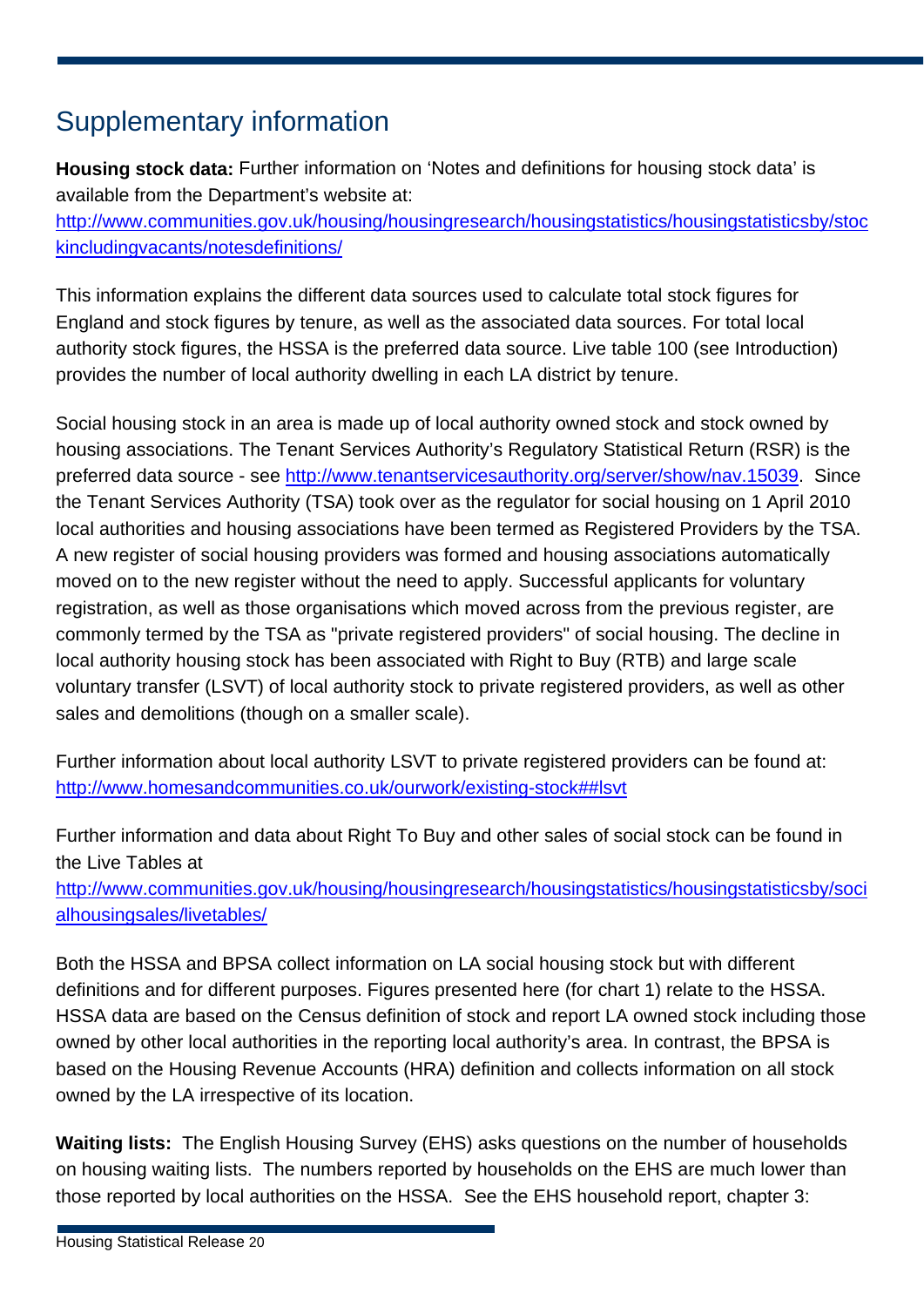#### <http://www.communities.gov.uk/publications/corporate/statistics/ehs200809householdreport>

**Choice Based Lettings:** The initiative by which new and existing social tenants in England are given greater choice in housing. Choice-based lettings normally involve advertised properties that applicants can bid for. It does not include schemes that solely allow applicants to express preferences, for example with regard to the area or type of property. For more information see: [http://www.direct.gov.uk/en/HomeAndCommunity/Councilandhousingassociationhomes/Councilho](http://www.direct.gov.uk/en/HomeAndCommunity/Councilandhousingassociationhomes/Councilhousing/DG_188698) [using/DG\\_188698](http://www.direct.gov.uk/en/HomeAndCommunity/Councilandhousingassociationhomes/Councilhousing/DG_188698) 

**Social lettings data:** Local authority lettings information is reported on the Housing Strategy Statistical Appendix, and most local authorities, as well as all housing associations, are reporting information on the CORE (Continuous Recording of Lettings and Sales) data collection system see [https://core.tenantservicesauthority.org/.](https://core.tenantservicesauthority.org/)

Lettings made by Private Registered Providers are collected on CORE returns and the Tenant Services Authority's Regulatory Statistical Return (RSR) - see [http://www.tenantservicesauthority.org/server/show/nav.15039.](http://www.tenantservicesauthority.org/server/show/nav.15039)

**Decent homes programme:** In 2001 the previous government established the decent homes standard for all social housing (set out in guidance, updated in 2006), see link to decent homes guidance:<http://www.communities.gov.uk/documents/housing/pdf/138355.pdf>

Local authorities report information on decent homes activity through the BPSA. Private Registered Providers report similar information through the Tenant Services Authority's Regulatory Statistical Return (RSR). In the BPSA, non-decent local authority housing stock includes stock owned by local authorities in other areas (see notes on Housing stock data above).

Estimates on the numbers of non-decent homes are also available from the English Housing Survey - see <http://www.communities.gov.uk/publications/corporate/statistics/ehs2009stockreport>

Decent homes figures from different sources are summarised in live table 119: [http://www.communities.gov.uk/housing/housingresearch/housingstatistics/housingstatisticsby/stoc](http://www.communities.gov.uk/housing/housingresearch/housingstatistics/housingstatisticsby/stockincludingvacants/livetables/) [kincludingvacants/livetables/](http://www.communities.gov.uk/housing/housingresearch/housingstatistics/housingstatisticsby/stockincludingvacants/livetables/)

There are some differences in definitions between the survey and landlord returns. Further information is available in a research note - see <http://www.communities.gov.uk/publications/housing/decenthomessocialsector>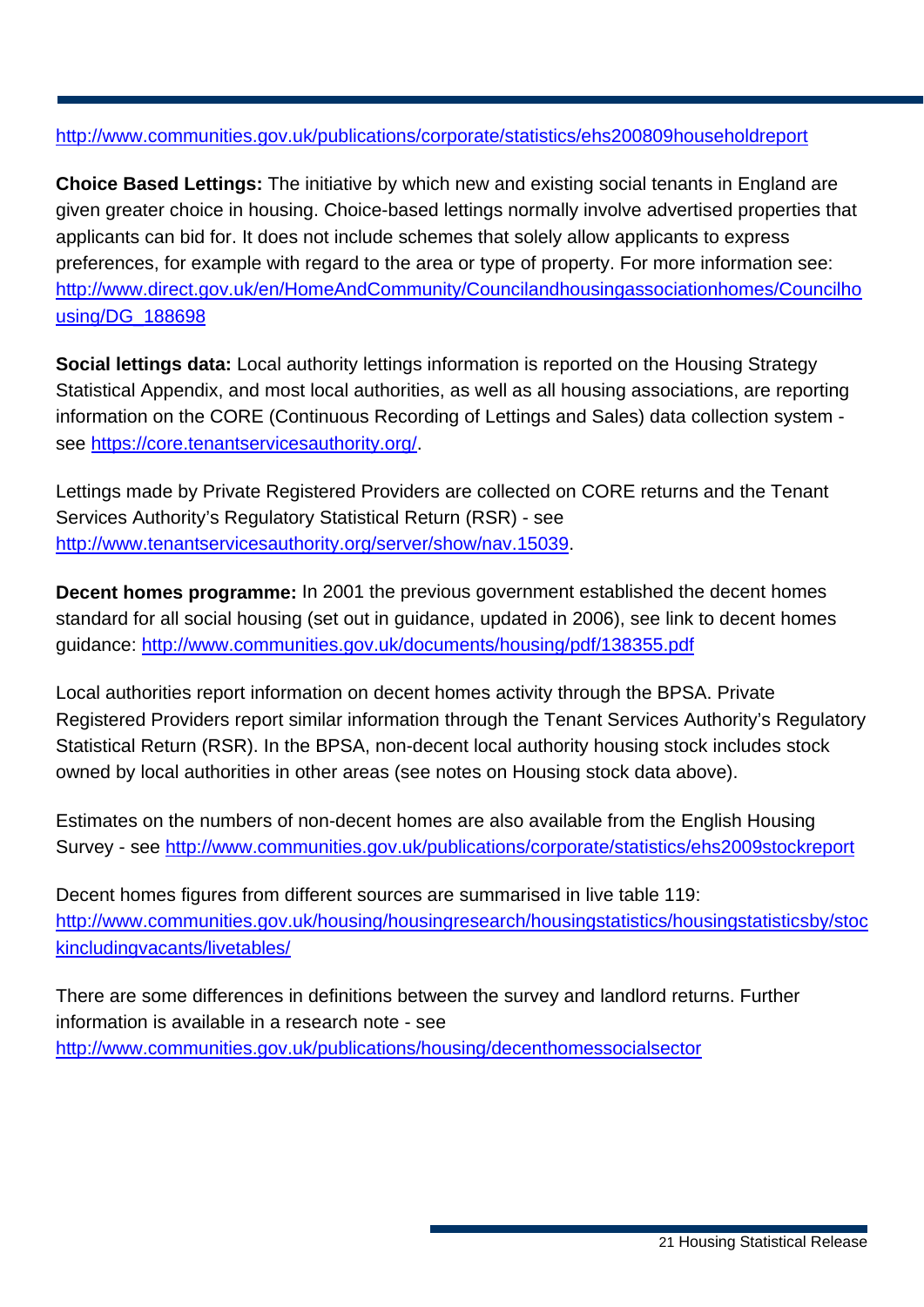## Accompanying tables

| Table 1 | Local authority owned stock by Region, England 2000 - 2011                                                |
|---------|-----------------------------------------------------------------------------------------------------------|
| Table 2 | Numbers of households on local authority housing waiting lists, by Region, England<br>2000 - 2011         |
| Table 3 | Participating local authorities in Choice-Based Letting (CBL) schemes, by Region,<br>England 2002 - 2011  |
| Table 4 | Local authority lettings made to local authority owned dwellings, by Region, England<br>1999-00 - 2010-11 |
| Table 5 | Numbers of non-decent local authority dwellings: England, 2001 - 2011                                     |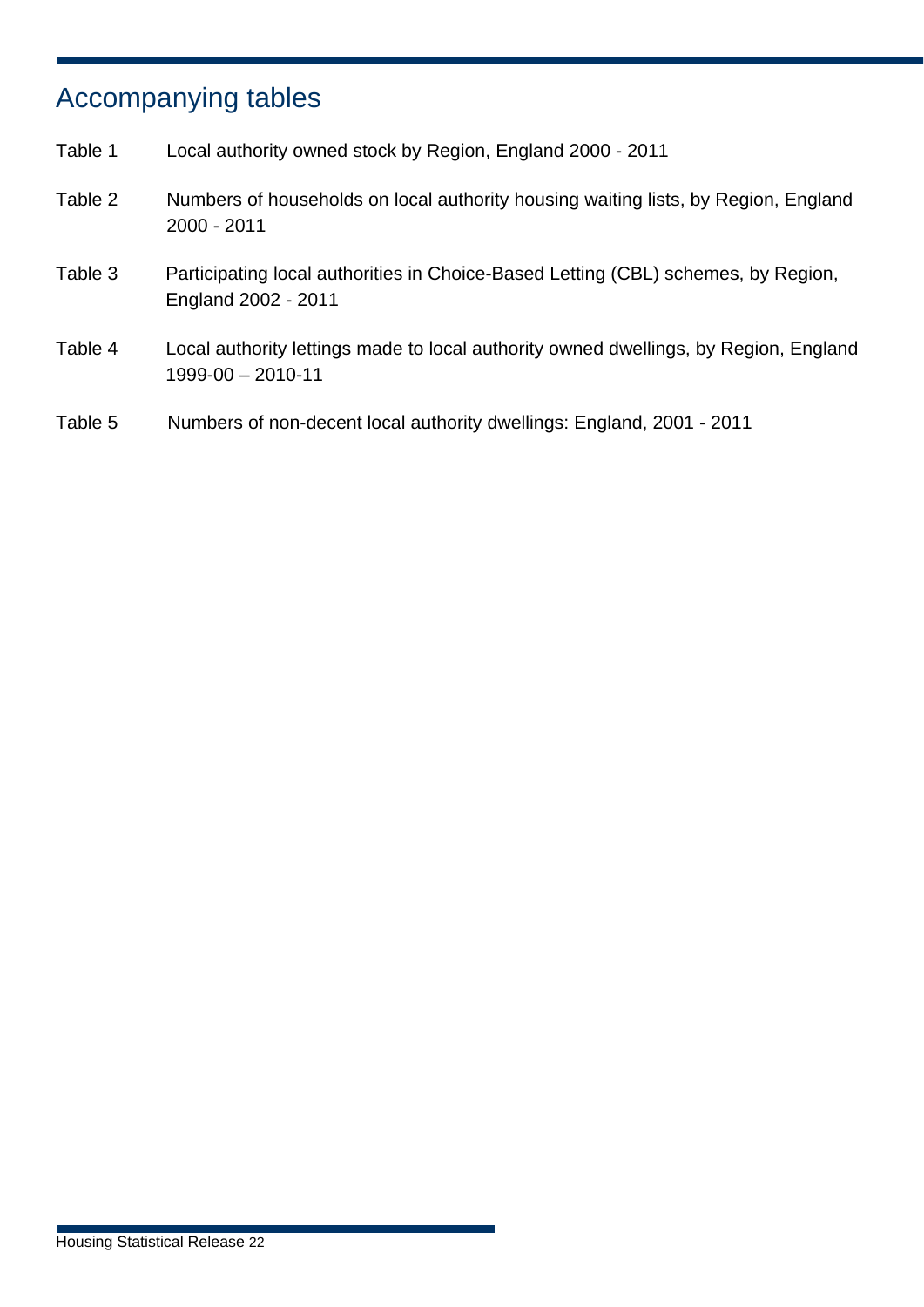### **Table 1: Local authority owned stock1 by region, England, 2001 - 20112**

### (As at 1 April each year)

| Numbers <sup>3</sup>     | 2001      | 2002      | 2003      | 2004      | 2005      | 2006      | 2007      | 2008      | 2009      | 2010      | 2011      |
|--------------------------|-----------|-----------|-----------|-----------|-----------|-----------|-----------|-----------|-----------|-----------|-----------|
| North East               | 233,240   | 226,590   | 207,310   | 189,680   | 169,760   | 165,140   | 154,260   | 139,640   | 129,320   | 128,160   | 116,200   |
| North West               | 415,660   | 405,060   | 326,110   | 307,600   | 267,110   | 241,170   | 206,530   | 180,590   | 153,600   | 153,030   | 113,390   |
| Yorkshire and the Humber | 397,060   | 386,130   | 344,220   | 326,330   | 273,260   | 264,640   | 248,150   | 242,850   | 240,980   | 239,820   | 238,040   |
| East Midlands            | 256,980   | 241,680   | 225,530   | 218,260   | 214,410   | 211,490   | 208,520   | 193,890   | 187,980   | 186,080   | 185,710   |
| West Midlands            | 315,770   | 300,770   | 256,750   | 238,370   | 232,000   | 221,600   | 217,920   | 213,160   | 211,540   | 210,750   | 209,820   |
| East                     | 272,620   | 251,500   | 230,730   | 225,930   | 205,620   | 195,650   | 187,600   | 164,320   | 164,080   | 163,430   | 162,990   |
| London                   | 530,020   | 515,980   | 499.710   | 482,840   | 468,320   | 456,760   | 450,880   | 435,540   | 432,940   | 421,650   | 417,720   |
| South East               | 234,650   | 225,770   | 220,880   | 205,890   | 198,900   | 202,210   | 193,370   | 182,740   | 182,080   | 181,220   | 180,500   |
| South West               | 155,920   | 152,560   | 145,690   | 139,740   | 136,150   | 128,780   | 120,100   | 117,630   | 117,180   | 101,730   | 101,550   |
| <b>England</b>           | 2.811.930 | 2,706,040 | 2,456,920 | 2,334,630 | 2,165,530 | 2,087,460 | 1,987,340 | 1,870,370 | 1.819.700 | 1,785,850 | 1,725,910 |

Source: Housing Strategy Statistical Appendix (HSSA) or its predecessor the Housing Investment Programme (HIP) returns.

Notes:

1. Local Authority owned stock, including stock owned by other Local Authorities in the reporting area.

2. Data before 2004 are more prone to errors as they were validated less rigorously.

3. Rounded to the nearest 10.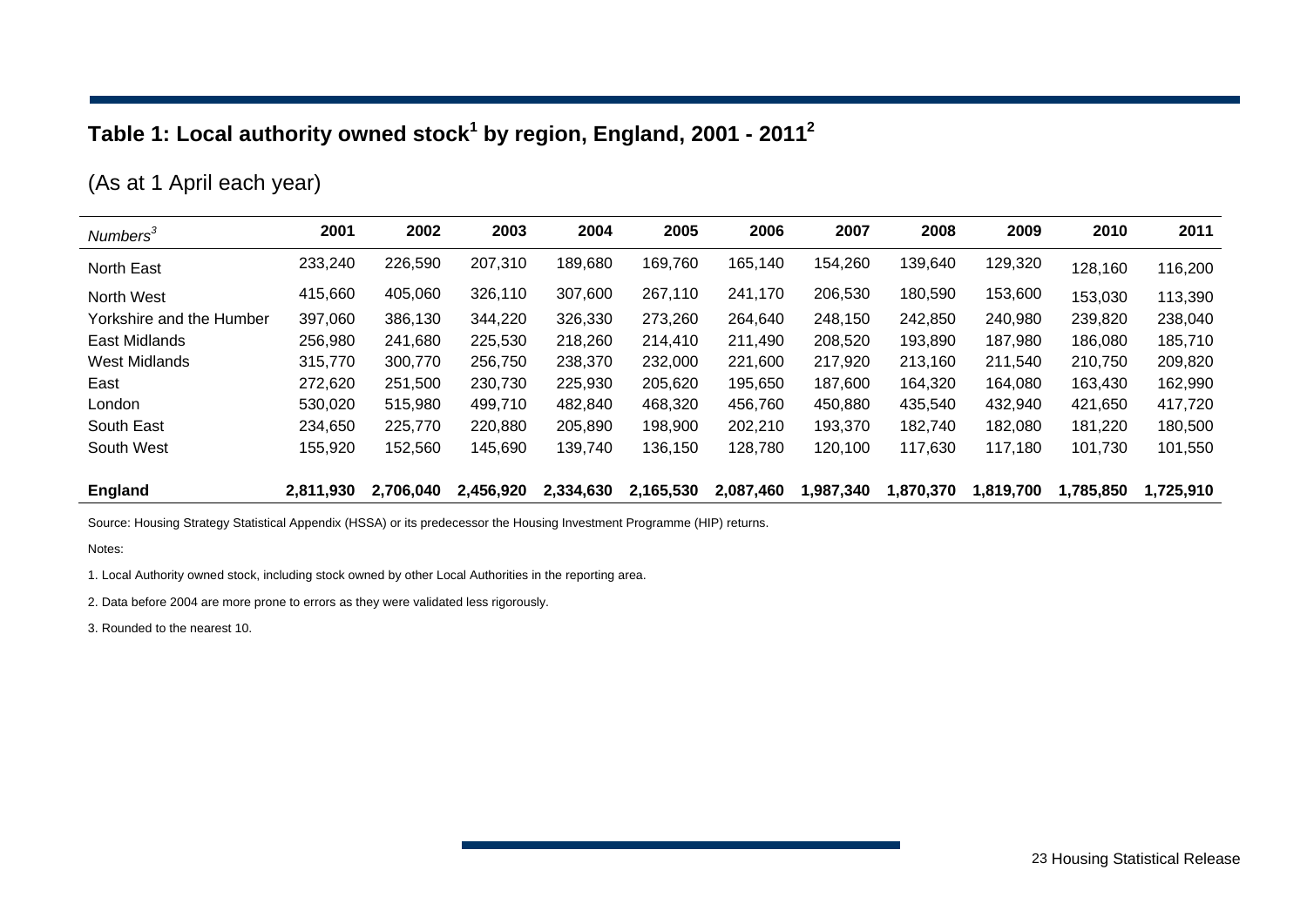#### **Table 2: Numbers of households on local authority housing waiting lists1,2 by region, England, 2001 – 2011**

(As at 1 April each year)

|                          |           |           |           |           |           |           |           |           |           |           | Numbers <sup>3</sup> and percentages |                                                                           |
|--------------------------|-----------|-----------|-----------|-----------|-----------|-----------|-----------|-----------|-----------|-----------|--------------------------------------|---------------------------------------------------------------------------|
|                          | 2001      | 2002      | 2003      | 2004      | 2005      | 2006      | 2007      | 2008      | 2009      | $2010^R$  | 2011                                 | Percentage of all<br>households in<br>area on waiting<br>list $4$ in 2011 |
| North East               | 57,020    | 62,260    | 85,420    | 105,950   | 89,750    | 95,360    | 90,570    | 95,400    | 82,520    | 79,590    | 91,910                               | 8.3                                                                       |
| North West               | 112,410   | 121,210   | 160,190   | 177,840   | 200,600   | 217,400   | 212,600   | 234,560   | 237,850   | 253,520   | 233,900                              | 8.0                                                                       |
| Yorkshire and the Humber | 150,390   | 162,370   | 195,740   | 197,650   | 227,430   | 247,500   | 270,070   | 288,110   | 289,100   | 258,700   | 272,410                              | 12.4                                                                      |
| East Midlands            | 100,610   | 102,050   | 111,100   | 129,270   | 141,040   | 133,820   | 134,420   | 136,550   | 120,900   | 123,780   | 116,440                              | 6.2                                                                       |
| West Midlands            | 92,980    | 95,020    | 107,540   | 120,430   | 137,820   | 126,630   | 121,050   | 150,010   | 161,140   | 160,950   | 183,950                              | 8.2                                                                       |
| East                     | 94,850    | 99,490    | 110,970   | 134,310   | 129,180   | 135,440   | 146,250   | 147,850   | 153,480   | 155,900   | 160,270                              | 6.7                                                                       |
| London                   | 211,470   | 226,790   | 242,390   | 279,730   | 309,070   | 331,230   | 333,860   | 352,950   | 354,390   | 362,290   | 366,610                              | 11.3                                                                      |
| South East               | 129,920   | 129,230   | 146,880   | 168,730   | 181,200   | 195,700   | 208,420   | 203,160   | 205,370   | 215,370   | 225,250                              | 6.5                                                                       |
| South West               | 89,630    | 94,920    | 110,450   | 123,850   | 131,190   | 151,220   | 157,180   | 161,350   | 158,400   | 148,420   | 186,310                              | 8.3                                                                       |
| England                  | 1,039,270 | 1,093,340 | 1,270,680 | 1,437,740 | 1,547,280 | 1,634,300 | 1,674,420 | 1,769,940 | 1,763,140 | 1,758,520 | 1,837,040                            | 8.5                                                                       |

Source: Housing Strategy Statistical Appendix (HSSA) or its predecessor the Housing Investment Programme (HIP) returns. Notes:

1. Excludes households looking for transfers

2. LAs sometimes maintain a common waiting list with Private Registered Providers (PRPs) in their district. No information is available where a PRP maintains a separate list to the LA.

3. Numbers rounded to nearest 10.

4. Latest available mid-year household figures for the districts used i.e. 2011 from the 2008-based household projections. See Live Table 406.

R. Two authorities submitted revised figures for 2010.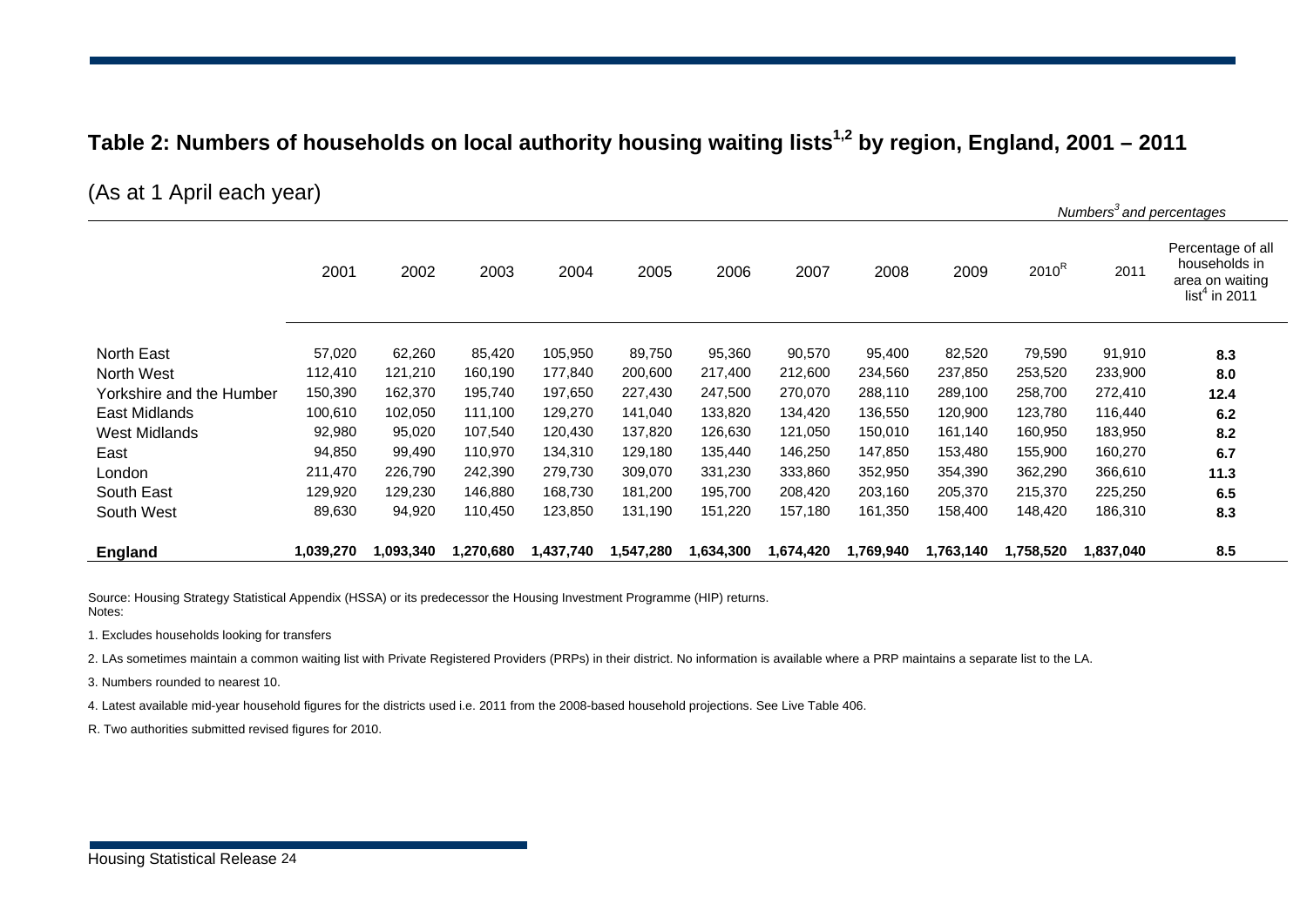#### **Table 3: Participating Local Authorities in Choice-Based Letting<sup>1</sup> (CBL) schemes by region, England, 2002 - 2011**

|                          | 2002           | 2003 | 2004           | 2005           | 2006 | 2007 | 2008            | $2009^3$ | $2010^3$ | $2011^{3,4}$ | % of LAs<br>participating<br>in CBL in<br>$2011^{2,3}$ |
|--------------------------|----------------|------|----------------|----------------|------|------|-----------------|----------|----------|--------------|--------------------------------------------------------|
| North East               | 1              | 4    | $\overline{2}$ | $\overline{2}$ | 6    | 5    | $6\phantom{1}6$ | 7        | 11       | 11           | 92                                                     |
| North West               | 12             | 13   | 17             | 20             | 19   | 19   | 21              | 23       | 26       | 29           | 74                                                     |
| Yorkshire and the Humber | 4              | 5    | 5              | 6              | 6    | 8    | 10              | 10       | 11       | 14           | 67                                                     |
| East Midlands            | 6              | 7    | 7              | 8              | 8    | 11   | 12              | 17       | 18       | 31           | 78                                                     |
| <b>West Midlands</b>     | 4              | 5    | 7              | $\overline{7}$ | 11   | 10   | 16              | 22       | 29       | 30           | 100                                                    |
| East                     | $\overline{2}$ | 4    | 7              | 8              | 10   | 10   | 24              | 34       | 43       | 43           | 91                                                     |
| London                   | 11             | 17   | 18             | 21             | 23   | 28   | 28              | 30       | 29       | 30           | 91                                                     |
| South East               | 8              | 7    | 7              | 12             | 16   | 20   | 32              | 45       | 58       | 60           | 90                                                     |
| South West               | 3              | 6    | 8              | 10             | 13   | 17   | 18              | 29       | 35       | 35           | 95                                                     |
| <b>England</b>           | 51             | 68   | 78             | 94             | 112  | 128  | 167             | 217      | 260      | 283          | 87                                                     |

Source: Housing Strategy Statistical Appendix (HSSA). Notes:

(As at 1 April each year)

1. Choice-Based Lettings were introduced though the Homelessness Act 2002.

2. The nature of CBL means schemes often cross local authority boundaries and may therefore also cross regional boundaries.

3. The number of local authorities (LAs) in England reduced from 354 in 2009 to 326 in 2010 following local government reorganisation when 37 LAs were reorganised into 9 new LAs. Each of the nine LAs formed in 2010 reported that they were participating in CBL schemes whereas not all of the respective LAs which were reorganised had reported participation on 1 April 2009.

4. Data for 6 non-responding local authorities in 2011 were imputed using responses in 2010.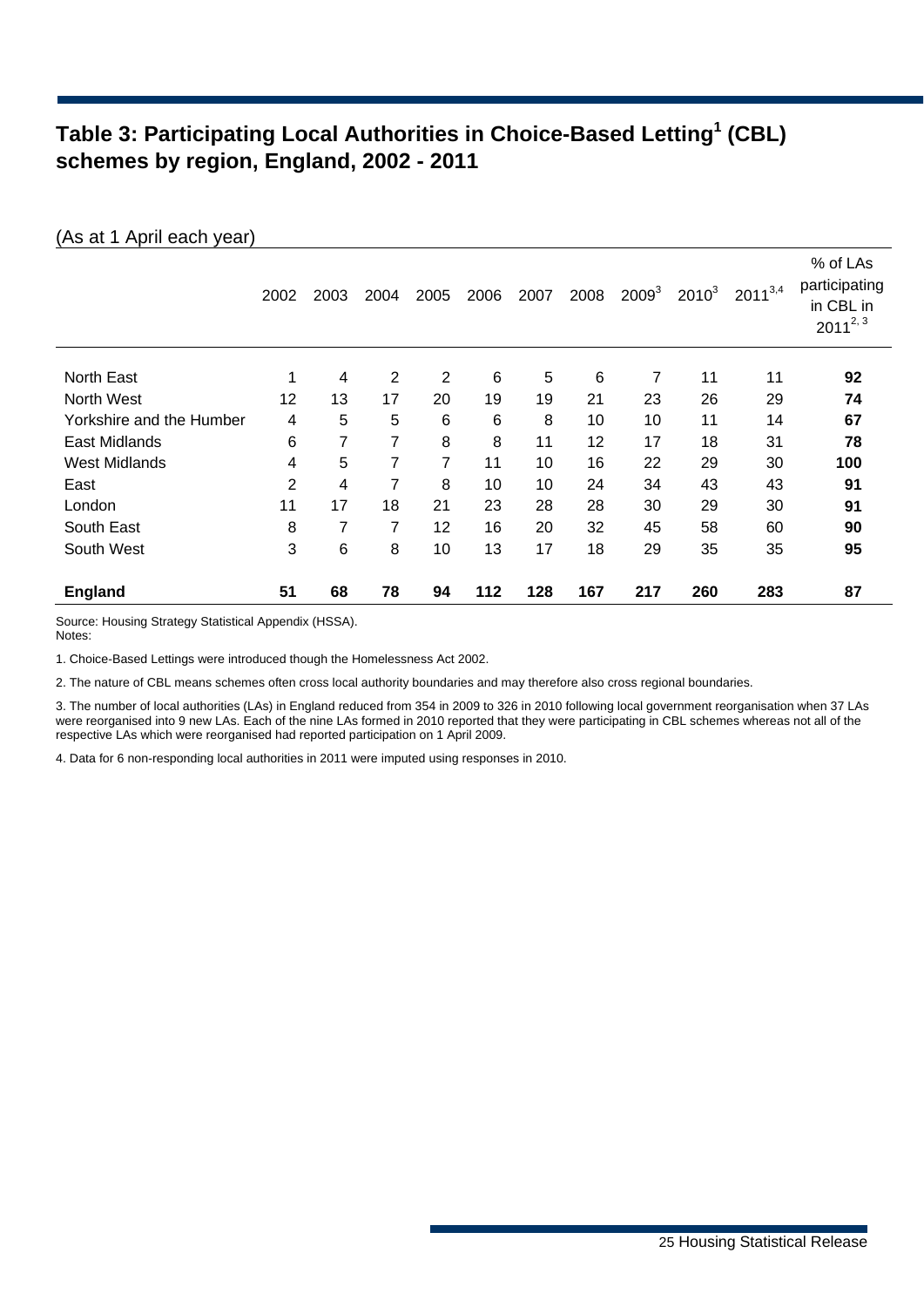### **Table 4: Local authority lettings1 made to local authority owned dwellings, England, 2000-01 – 2010-11**

(1 April - 31 March, each year)

|             |          |                            |                  |                           | Numbers and percentage   |  |
|-------------|----------|----------------------------|------------------|---------------------------|--------------------------|--|
|             |          |                            |                  |                           | Total lets as<br>% of LA |  |
|             |          |                            |                  |                           | stock (at year           |  |
|             | New lets | Existing lets <sup>2</sup> | Mutual exchanges | Total lets <sup>3,4</sup> | end)                     |  |
|             |          |                            |                  |                           |                          |  |
| 2000/01     | 221,800  | 81,900                     | 22,400           | 326,600                   | 11.6%                    |  |
| 2001/02     | 197.500  | 73,500                     | 20,100           | 291,100                   | 10.8%                    |  |
| 2002/03     | 191,000  | 64,000                     | 17,800           | 272,800                   | 11.1%                    |  |
| 2003/04     | 161,900  | 50,700                     | 16,000           | 228,600                   | 9.8%                     |  |
| 2004/05     | 149,100  | 45,000                     | 15,800           | 209,900                   | 9.7%                     |  |
| 2005/06     | 133,300  | 40,600                     | 14,900           | 188,800                   | 9.0%                     |  |
| 2006/07     | 124,300  | 35,900                     | 14,600           | 174,900                   | 8.8%                     |  |
| 2007/08     | 111,400  | 32,100                     | 14,300           | 157,800                   | 8.4%                     |  |
| 2008/09     | 106,900  | 31,700                     | 13,000           | 151,700                   | 8.3%                     |  |
| $2009/10^R$ | 107,700  | 31,800                     | 13,500           | 153,000                   | 8.6%                     |  |
| 2010/11     | 102,000  | 30,300                     | 14,100           | 146,400                   | 8.5%                     |  |

Source: Housing Strategy Statistical Appendix (HSSA) or its predecessor the Housing Investment Programme (HIP) returns. Notes:

1. The falling number of lettings is associated with local authorities transferring their stock to private registered providers (PRPs) through large scale voluntary transfers (LSVT), Right to Buy (RTB) and other sales, and demolitions. Information was collected from 2009-10 using questions which had been restructured from questions asked in previous years. As a result the quality of data is less certain for 2009-10. Revisions were also received to 2009-10 data during submission of 2010-11 data.

2. In the HSSA an existing let is defined as an internal transfer (i.e. a dwelling let to a tenant moving within a specific local authority's housing stock). New tenants are therefore defined as tenants new to a particular local authority (and not to local authority housing or social housing more generally).

3. Totals may not equal the sum of components because of rounding (to the nearest 100).

4. Total lets includes mutual exchanges.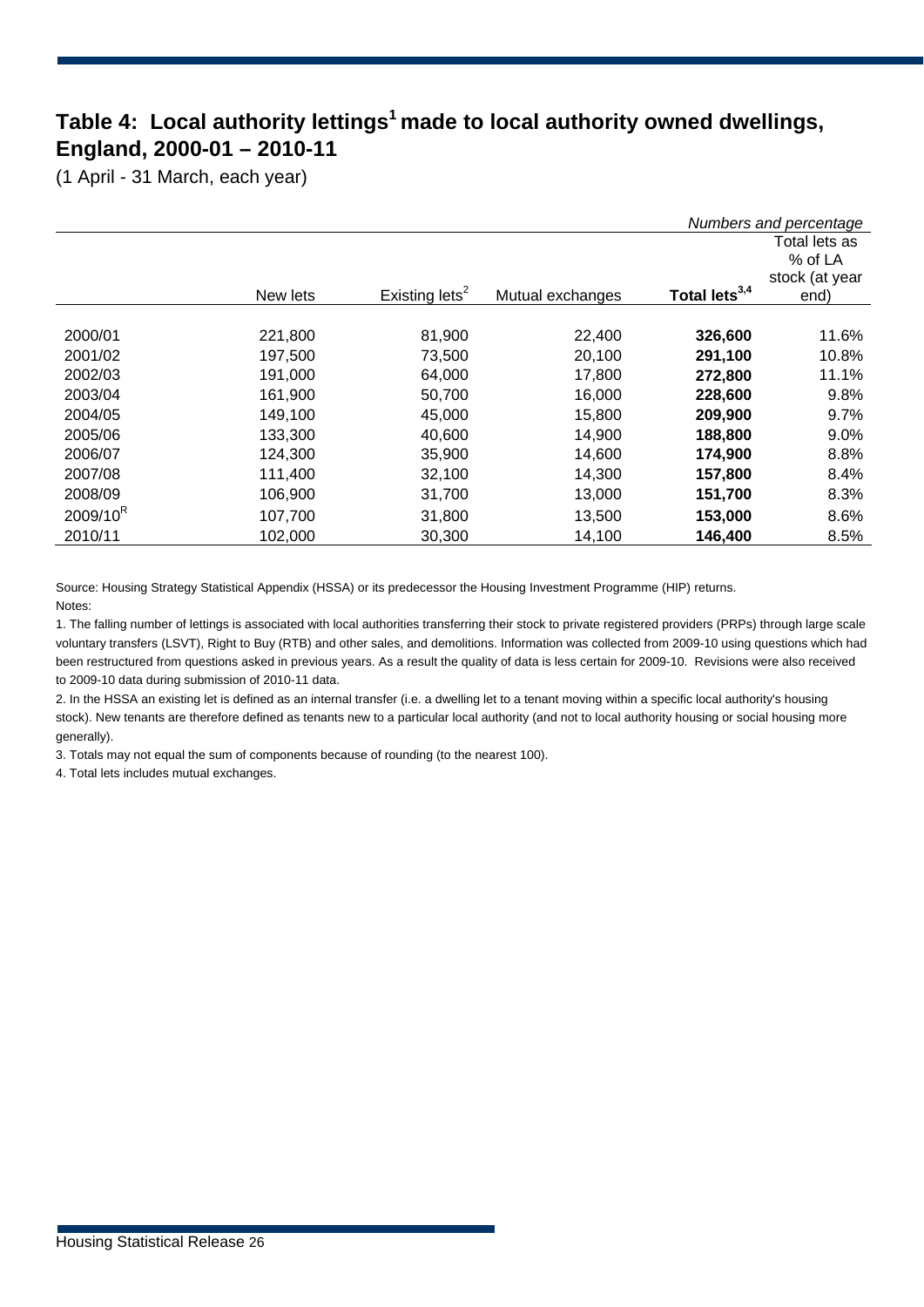### **Table 5: Numbers of non-decent local authority dwellings, England, 2001 - 2011**

(as at 1 April each year)

|                                              |      |             |       |      |      |        | Thousands and percentages |      |      |       |  |  |
|----------------------------------------------|------|-------------|-------|------|------|--------|---------------------------|------|------|-------|--|--|
|                                              | 2002 | 2003        | 2004  | 2005 | 2006 | , 2007 | 2008                      | 2009 | 2010 | -2011 |  |  |
|                                              |      |             |       |      |      |        |                           |      |      |       |  |  |
| Non-decent local authority stock             |      | 1.335 1.168 | 1.036 | 889  | 746  | 618    | 492                       | 397  | 292  | 217   |  |  |
| As percentage of total local authority stock | 49   | 48          | 44    | 41   | 36   | 31     | 26                        | 22   |      |       |  |  |

Source: Business Plan Statistical Appendix (BPSA) or its predecessor the Housing Investment Programme (HIP) returns.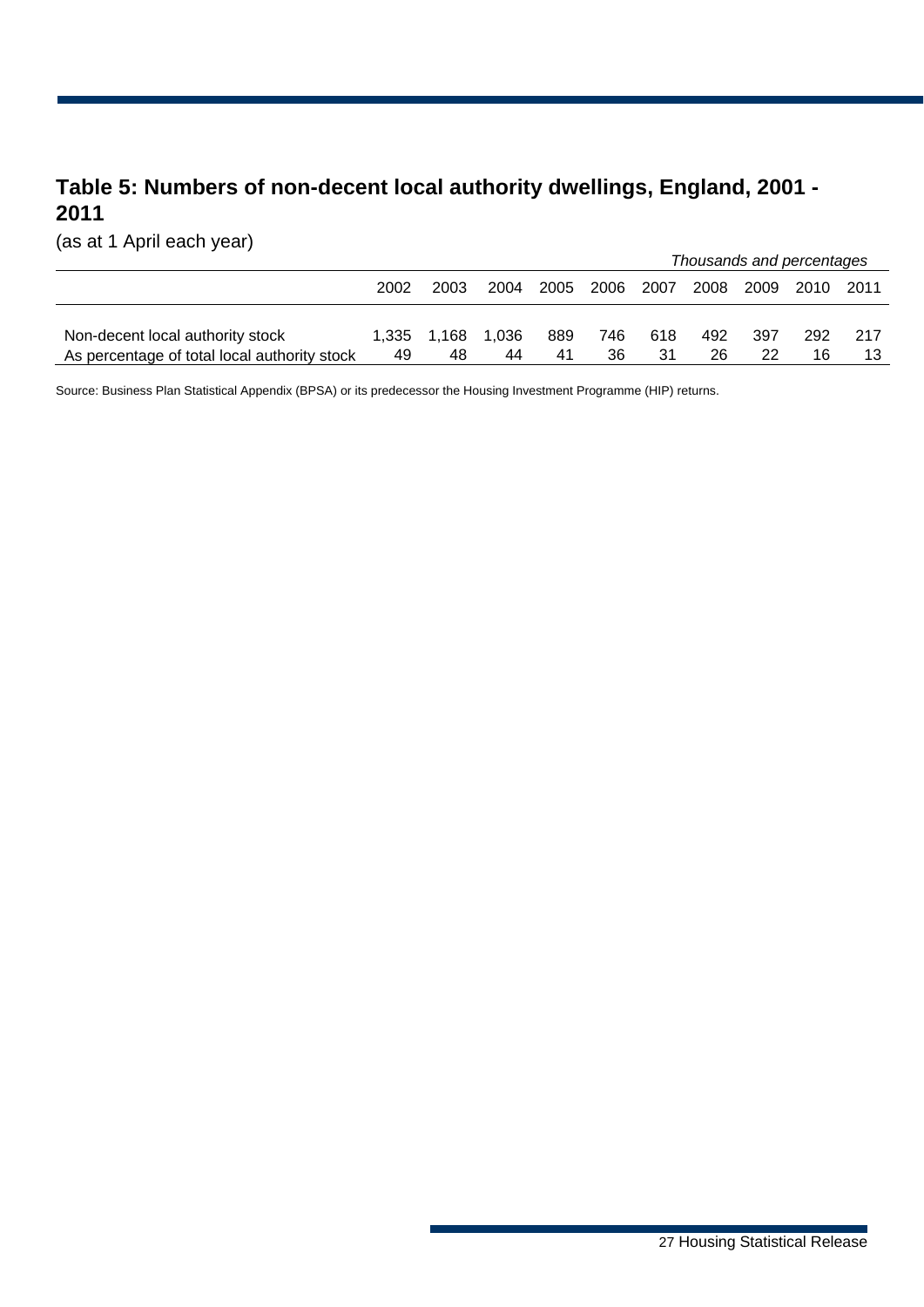### **Enquiries**

**Media Enquiries:** office hours: 0303 444 1136

out of hours: 0303 444 1201 e-mail: [press.office@communities.gsi.gov.uk](mailto:press.office@communities.gsi.gov.uk)

#### **Statistical enquiries about the figures contained in this Release:**

| e-mail:    | housing.statistics@communities.gov.uk |
|------------|---------------------------------------|
| telephone: | 0303 444 4172                         |

Information on National Statistics is available via the UK Statistics Authority website: [www.statistics.gov.uk](http://www.communities.gov.uk/SRICKETT/www.statistics.gov.uk).

Information about the Department for Communities and Local Government is available via the Department's website: [www.communities.gov.uk](http://www.communities.gov.uk/)